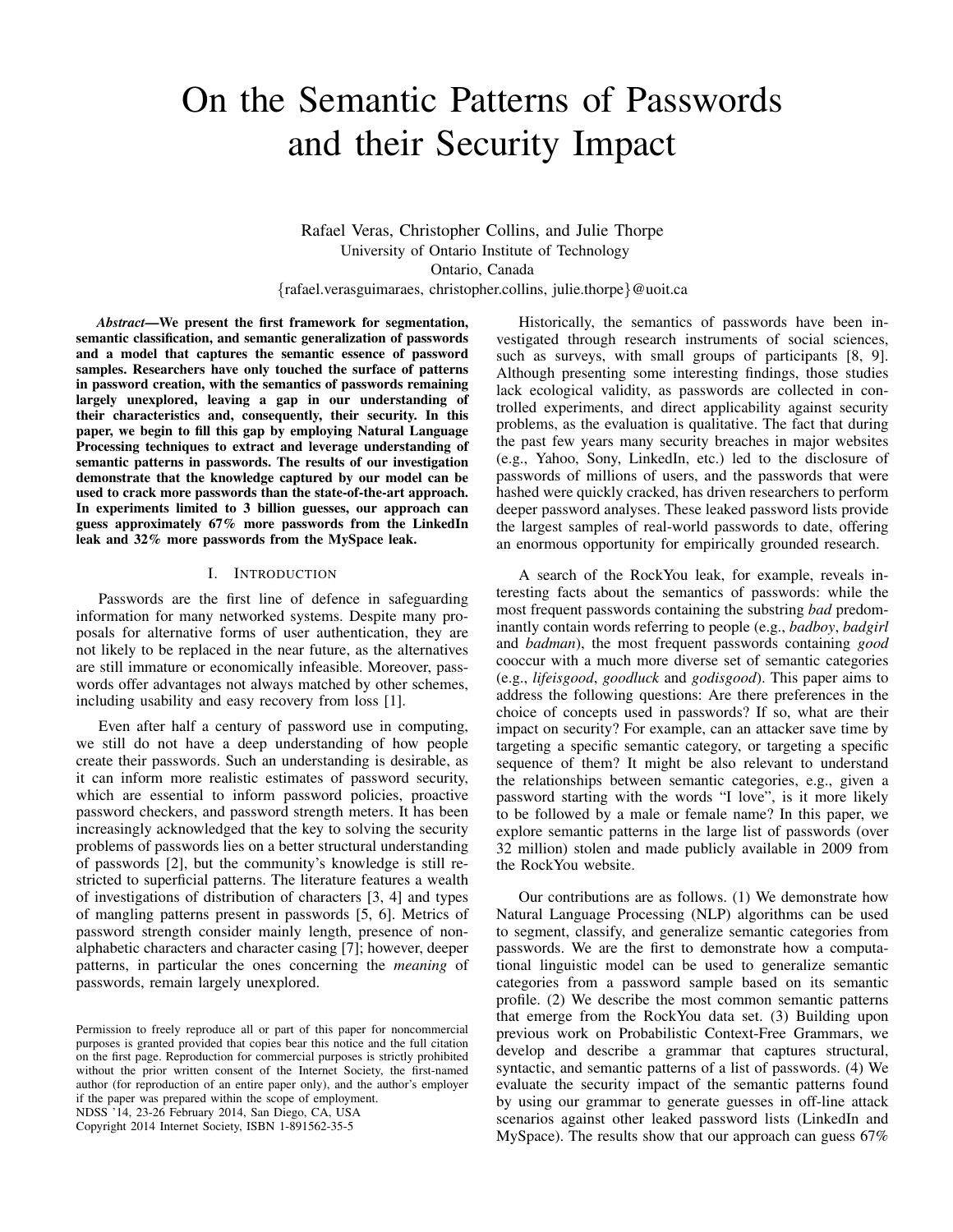more LinkedIn passwords in the first 3 billion guesses and 32% more MySpace passwords than the state-of-the-art approach, proposed by Weir et al. [\[5\]](#page-14-4). The high success rate cracking passwords from sources different than the training data indicate the generality of our approach and of the semantic patterns found. Our results indicate that these semantic patterns update our understanding of password security and we suggest that our grammar could be used to improve proactive password checking and password strength meters.

The paper is structured as follows: in Section [II](#page-1-0) we summarize the literature on password patterns; in Section [III,](#page-2-0) we present an approach and results for segmenting passwords, classifying password segments by POS and semantic category, and abstracting semantic categories; in Section [IV,](#page-8-0) we build a Probabilistic Context-Free Grammar based on semantic and syntactic tags and present experimental off-line password cracking results; finally, in Section [VI,](#page-13-0) we discuss the implications of our findings and future work.

## II. RELATED WORK

<span id="page-1-0"></span>Research in the field of psychology has employed qualitative research instruments to investigate the semantics of passwords. Brown et al. [\[9\]](#page-14-8) found through surveys that the most frequent entity in passwords authored by college students is the self, followed by family, lovers and friends; also, names were found to be the most common information used, followed by dates. Similarly, Riddle et al. [\[8\]](#page-14-7) found that birth dates, personal names, nicknames and celebrity names are common. However, eliciting the meaning of passwords from users may be a limited method. It is unlikely that people disclose the true theme of their passwords if it is embarrassing for them; for example, we have found that many passwords contain sexual references and profanity. Moreover, although interesting from the human point of view, the outcomes of these studies are not strong enough to inform security guidelines or proactive password checking [\[10\]](#page-14-9).

Researchers in the field of computer security have recently began breaking passwords into components and characterizing their structural patterns to develop more empirically grounded strength metrics. In general, the recent literature about passwords has focused on demonstrating that the traditional metrics of password strength, such as entropy, do not provide accurate measures in the face of real-world attacks. Several researchers have proposed methods that expose the vulnerability of the current password creation policies due to high-level patterns, including lexical (i.e., word preferences), structural (i.e., preferences in composition rules) and, to some extent, syntactic patterns (e.g., noun-verb sequences).

Weir et al. [\[5\]](#page-14-4) proposed a method to learn structural patterns from a password list using probabilistic context-free grammars (PCFGs) and an algorithm to generate guesses in highest probability order, which was able to crack 28% to 129% more passwords than John the Ripper, a popular password cracker, in scenarios with fixed number of guesses. Their cracking strategy has been considered the state-of-theart technique [\[11\]](#page-14-10). The main limitation of their approach is not being able to assign realistic probabilities to alphabetic words, nor capture their relationships. Nevertheless, the PCFG framework is of general applicability to learning password patterns, and has been applied in contexts beyond structural patterns [\[12,](#page-14-11) [6\]](#page-14-5). In a follow-up paper, by performing standard password cracking attacks against real passwords, the authors devised an empirical assessment of the security provided by different creation policies and evidenced the inadequacy of the notion of entropy as a metric of password strength [\[13\]](#page-14-12). Bonneau [\[14\]](#page-14-13) proposes new metrics based on guessing resistance for password strength.

Jakobsson and Dhiman [\[2\]](#page-14-1) propose a parser and a model for scoring password strength. Their algorithm takes a list of decomposed passwords from the parser and learns the component frequencies (including alphabetic strings, as opposed to the algorithm of Weir et al. [\[5\]](#page-14-4)), which are used to estimate the probability and, thus, score the strength of a password. Their approach, however, is still limited in capturing structural patterns, e.g., it makes no distinction between *password1* and *1password*. Also, it does not account for complex relationships between classes; for example, is the sequence "Ilove" most likely to be followed by a male or female name, a determiner or a noun?

A few publications have gone a step further, assuming that password creation might be influenced by *syntactic* rules, characterized syntactic patterns and lexical dependencies. Ur et al. [\[15\]](#page-14-14) present a study comparing the RockYou and Yahoo! leaks with several password lists obtained from participants in controlled experiments exploring varied creation policies. They performed segmentation and POS tagging of passwords and compared the distribution of POS tags between the password and natural language, concluding that passwords are more likely than English to contain nouns and adjectives, but less likely to contain verbs and adverbs. The authors also computed statistics on the presence of bigrams from the Google Web Corpus for each list, showing that knowing one piece of a password improves the probability of guessing the whole password. Finally, using a measure of corpus lexical similarity, the authors suggest that RockYou and Yahoo! are relatively similar. This relates to the finding of [\[14\]](#page-14-13) suggesting that the strength of Yahoo! passwords is similar to the RockYou passwords.

Rao et al. [\[12\]](#page-14-11) study the effect of grammar on vulnerability of long passwords and passphrases. Through a series of experiments, they investigate the reduction in search space resulting from following English grammar, concluding that guessing effort is not a direct function of password length, but also the syntactic structure (how many words are used and what are their POS). Some POS tags are more vulnerable than others since they can generate a smaller number of guesses (e.g., the search space of nouns is much larger than of pronouns). While not discussed in their paper, it is clear that the presence of semantic patterns could reduce even further the search space of passwords. The findings of Bonneau and Shutova [\[16\]](#page-14-15) suggest that the choice of people's passphrases is highly influenced by their probabilities in natural language, which has a very skewed distribution, favouring guessing attacks. In particular, they found that users strongly prefer simple noun bigrams that are common in natural language.

The above studies, however, are limited in that they assume the vulnerabilities are mainly a consequence of users choosing patterns common in English language, represented in reference corpora, such as the British National Corpus and the Google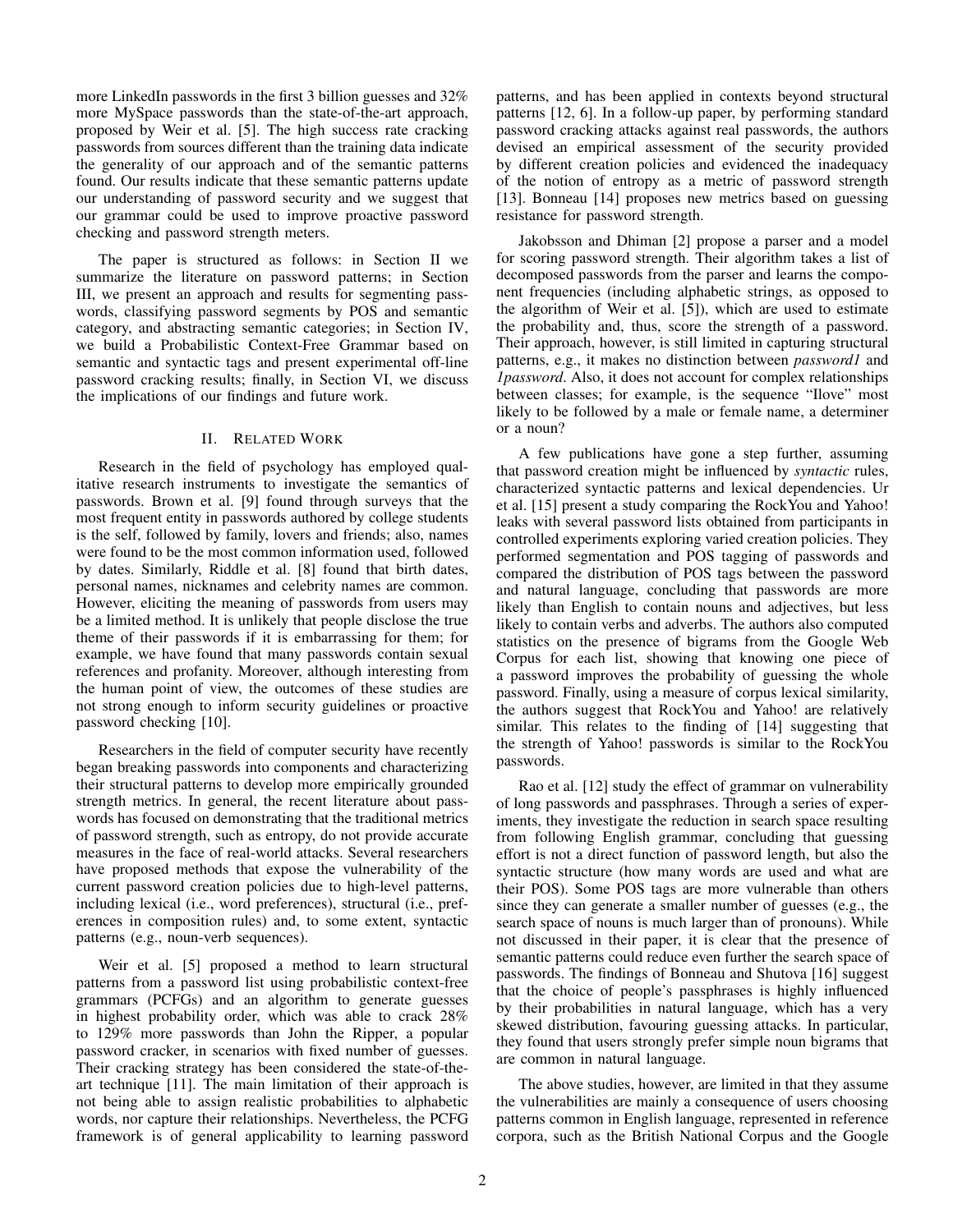<span id="page-2-2"></span>TABLE I. REFERENCE CORPORA DETAILED.

| Corpus                                         | Size                              |
|------------------------------------------------|-----------------------------------|
| COCA unigrams<br>COCA bigrams<br>COCA trigrams | 497,186<br>1,020,138<br>1,020,009 |
| Total                                          | 2,537,333                         |

Web Corpus. However, Ur et al. [\[15\]](#page-14-14) show that passwords sets are more similar to each other than to a corpus of English, suggesting the existence of a grammar of passwords. In the present paper, we present a model which, independent of passwords following English *grammar*, is capable of capturing their semantic and syntactic essence (the grammar of passwords) and posing a threat against unforeseen targets. In other words, as we assume that passwords are composed of English words, natural language influences password segmentation and tagging, but it does not constrain the grammar learning.

In summary, the aforementioned studies inform extensively how structural patterns are used and their impact on security; in addition, a few studies have shown that syntactic patterns might reduce the security of passphrases, and suggested the same of common passwords, which are used in the majority of systems. These works inspired our investigation into the role that non-uniform distributions of semantic categories, and the dependencies between them, may have on the security of passwords, and no previous work has investigated this semantic aspect to date.

# <span id="page-2-0"></span>III. PARSING AND SEMANTIC CLASSIFICATION

We apply NLP methods to the segmentation and classification of password samples. With such methods, we decompose passwords into conceptually consistent parts and infer their meaning and syntactic function. In this approach, passwords of all forms and lengths are broken into parts and classified semantically; thus, segmentation is a fundamental step, discussed in Section [III-A.](#page-2-1) We describe our POS tagging methods in [III-B,](#page-4-0) semantic classification and generalization in Section [III-C,](#page-4-1) and resulting semantic categories in Section [III-D.](#page-7-0)

## <span id="page-2-1"></span>*A. Segmentation*

Extensive research has been done to address the problems of segmentation of texts written in Asian languages, whose writing systems do not feature a white space delimiter, and URL word breaking [\[17,](#page-14-16) [18,](#page-14-17) [19\]](#page-14-18). The first application of word breaking in passwords appeared not until recently, by Jakobsson and Dhiman [\[2\]](#page-14-1). Their algorithm takes a compilation of general and specialized dictionaries as input and uses a measure of coverage as the primary criterion for selection of candidate segmentations. In addition to coverage, we make use of higher order N-gram frequencies to disambiguate segmentations with equal coverage.

Our algorithm takes as input a variety of English corpora. We make a distinction between *source corpora* and *reference corpora*. Source corpora consists of a collection of raw word lists that constitute the algorithm's lexicon; it is the base for building the segmentation candidates. The reference corpora is a collection of part-of-speech tagged N-grams with frequency of use information, which are used for selecting the most

TABLE II. SOURCE CORPORA DETAILED.

| Word list                  | Original Size    | <b>Trimmed Size</b> |
|----------------------------|------------------|---------------------|
| <b>COCA</b>                | 365,748          | 359,226             |
| Female names<br>Male names | 51,929<br>29,651 | 51,929<br>29,651    |
| Cities                     | 22,737           | 21,780              |
| <b>Surnames</b>            | 28,873           | 28,412              |
| Months                     | 60               | 60                  |
| Countries                  | 260              | 260                 |
| Total                      | 499.258          | 491,318             |

probable segmentation (Table [I\)](#page-2-2). As we later explain, not all words from the source corpora need to appear in the reference corpora; i.e., not all words need to have an associated frequency. This frees us to compile very comprehensive source corpora. Still, while noise in the source corpora is not a threat to the quality of the segmentation—our algorithm will always prefer the most probable candidates—, it impacts on the performance of parsing, since more candidates will be generated and evaluated; therefore, trimming of the word lists is convenient.

The main corpus is the Contemporary Corpus of American English, a large, general-purpose corpus containing part-ofspeech tagged unigrams, bigrams and trigrams along with the observed frequencies of occurrence in general language (books, magazines, blogs, speeches, etc.)[\[20\]](#page-14-19). COCA is used as our reference corpus and a trimmed version is used as part of the source corpora. In that version, of the words with three characters, the ones with less than 100 occurrences were removed; of the words with two characters, we selected the top 37; and the only one-character words kept were *a* and *I*. Those subjective thresholds values are the result of observation of the dataset. The goal is to reduce the number of short, rare words that would slow down the parsing without improving accuracy.

The general nature of COCA is insufficient to support semantic classification of named entities at a later step, especially regarding names and locations. For this purpose, we use a collection of specialized word lists:

| <b>Names</b>        | Derived from a dataset of the U.S. Social Se-<br>curity Administration (SSA) [21]. All names<br>are from Social Security card applications for<br>births that occurred in the United States after<br>1879 until February 2012. We further divided                                              |
|---------------------|------------------------------------------------------------------------------------------------------------------------------------------------------------------------------------------------------------------------------------------------------------------------------------------------|
| Cities              | this list by gender.<br>Derived from the Geonames [22] list of cities<br>which have at least 15,000 inhabitants or are<br>capitals. In order to reduce noise, we removed<br>cities whose name contains four characters<br>and population lower than 240,000, or fewer<br>than four characters. |
| Surnames            | As with many popular word lists on the web,<br>the actual source of the list of surnames<br>is unknown. This list was downloaded from<br>Outpost9 [23] and had the words with fewer<br>than four characters removed.                                                                           |
| Months<br>Countries | List of months in english.<br>List with names of all countries in English.                                                                                                                                                                                                                     |

As previously mentioned, word boundaries are not explicit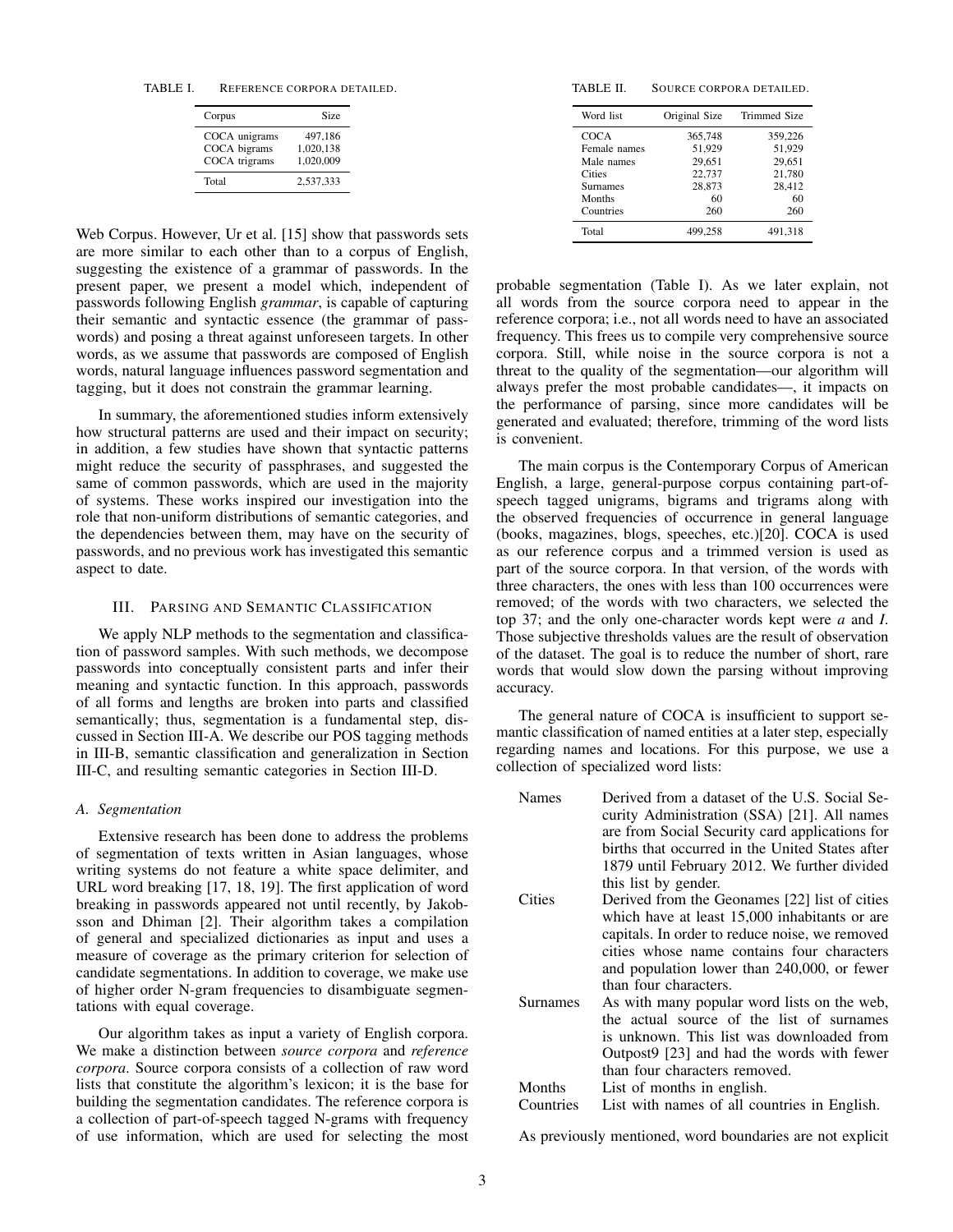<span id="page-3-1"></span>TABLE III. CANDIDATE SEGMENTATION FOR PASSWORD *Anyonebarks98*

| Password      |                          |                                | Segments                   |                            |            | Coverage                     |
|---------------|--------------------------|--------------------------------|----------------------------|----------------------------|------------|------------------------------|
| Anyonebarks98 | (A)<br>(B)<br>(C)<br>(D) | Anyone<br>Any<br>Anyone<br>Any | barks<br>one<br>bar<br>one | 98<br>barks<br>ks98<br>bar | 98<br>ks98 | 0.84<br>0.84<br>0.69<br>0.69 |

in passwords. Indeed, due to lack of context, it is impossible to determine the exact words, if any, intended by the password's author. This is worsened by the usual intention to make passwords more cryptic, realized in the form of a variety of *mangling* patterns. Mangling patterns (or rules) are used to generate complex variations of a simple password, e.g., *love*, *l0v3*, *3v0l*, *etc*. According to Jakobsson and Dhiman [\[2\]](#page-14-1), the most common rules are concatenation, replacement, spelling mistake and insertion. Because mangling rules are a popular creation strategy, any segmentation algorithm tailored to passwords needs to account for mangling. From a security perspective, it is also important to preserve and later classify such patterns.

<span id="page-3-0"></span>Example 1. crazy2duck93<sup> $\sim$ </sup> gaps: {2, 93 $\$ }; words: {crazy, duck}

Let's assume a password is a sequence of *word* and/or *gap segments*. A word segment is any string that can be found in the source corpora, while a gap segment is any string not present in the source corpora surrounded by word segments or password boundaries at any side. Given the constitution of our source corpora, a word segment is always alphabetic, while a gap can include any character (numbers, symbols or letters). Example [1](#page-3-0) illustrates the segmentation of a password containing both types of segments.

In the example above there is not much room for ambiguity. In Table [III,](#page-3-1) instead, we have at least four competing candidate segmentations. If we favour *coverage* by word segments, i.e., minimum presence of gaps, we can rule out the candidates C and D. The two remaining candidates have equal coverage; thus another criterion is considered as a secondary disambiguation factor: *frequency of use*. In the English language, the construct  $(A)$  is more probable than  $(B)$ .

The segmentation strategy illustrated in Table [III](#page-3-1) is de-scribed at high level in Algorithm [1.](#page-3-2) Given a password  $p$ , we generate a set W containing all substrings of  $p$ ; then after a filter, W contains only the strings present in the source corpora (word segments). Next, a list of segmentation candidates is built, each containing a subset of  $W$ . The segmentation candidates are only formed by word segments. The list is then filtered to contain only the ones with greatest coverage (sum of length of segments). In the frequent case that more than one candidate remains, we assign an n-gram probability to each candidate and select the best  $(t)$ . As a last step, the gap segments are re-inserted in  $t$  in the appropriate positions.

The selection of the most probable segmentation candidate is based on the reference corpora. As previously stated, it contains high order N-gram frequencies that can help us rank the segmentations by likelihood. Let  $K_N$  be an N-gram corpus and  $f(K_N)$  the total frequency of N-grams in corpus K. The

# Algorithm 1 Segment string into most probable word and gap sequence

<span id="page-3-2"></span>

|             | 1: <b>procedure</b> SEGMENT $(p)$                      |
|-------------|--------------------------------------------------------|
| 2:          | $W \leftarrow$ Generate all possible substrings of p   |
| 3:          | Remove $w \in W$ not present in source corpora         |
| $rac{4}{5}$ | $C \leftarrow$ Generate segmentation candidates from W |
|             | $\theta \leftarrow$ Calculate maximum coverage from C  |
| 6:          | Remove $c \in C \mid c < \theta$                       |
| 7:          |                                                        |
| 8:          | <b>if</b> LENGTH( $C$ ) > 1 then                       |
| 9:          | $t \leftarrow$ Select most probable $c \in C$          |
| 10:         | else                                                   |
| 11:         | $t \leftarrow C[0]$                                    |
| 12:         | end if                                                 |
| 13:         | Insert gaps in $t$                                     |
| 14:         | return $t$                                             |
|             | 15: end procedure                                      |

Algorithm 2 Recursively calculate the N-gram score of a segmentation

```
1: procedure BESTNGRAMSCORE(C)
 2: \begin{array}{c} \text{score} \leftarrow 0 \\ \text{3:} \end{array} l \leftarrow \text{LENGT}l \leftarrow LENGTH(C)rac{4}{5}:
 5: if l = 1 then<br>6: score \leftarrow6: score \leftarrow \text{UNIGRAMPROBABILITY}(C)<br>7: else if l = 2 then
 7: else if l = 2 then<br>8: score \leftarrow BIGI8: score \leftarrow \text{BIGRAMPROBABILITY}(C)<br>9: else if l = 3 then
9: else if l = 3 then<br>10: score \leftarrow \text{TRI}10: score \leftarrow \text{TRIGRAMPROBABILITY}(C)<br>11: end if
             end if
\frac{12}{13}:
13: if score = 0 then<br>14: for i \leftarrow 1, 3 d
14: for i \leftarrow 1, 3 do<br>15: a \leftarrow \text{BESTN}15: a \leftarrow \text{BESTNGRAMScore}(C[:i])<br>16: b \leftarrow \text{BESTNGRAMScore}(C[i:])16: b \leftarrow \text{BESTNGRAMSCORE}(\widehat{C}[i :])<br>17: tempScore \leftarrow a * b17: tempScore \leftarrow a * b<br>18: if tempScore > sco18: if tempScore > score then<br>19: score \leftarrow tempScore19: score \leftarrow tempScore<br>20: end if
20: end if<br>21: end for
21: \qquad \qquad \text{end} for \qquad \qquad end if
             end if
23: end procedure
```
probability of an N-gram  $w_1...w_N$  is given by:

$$
P(w_1...w_N) = \frac{f(w_1...w_N)}{f(K_N)}
$$
 (1)

An annotated trigram corpus can serve as the grounds for very accurate segmentation, but its coverage is usually limited. The higher the N-gram order, the greater the chances of a context not being found in the corpus. There is a clear trade-off between accuracy and coverage and one way to work around it is falling back to less accurate algorithms whenever necessary. We rely on this backoff strategy in the recursive Algorithm [2](#page-3-3) to generate scores used in line 9 of Algorithm [1.](#page-3-2) The score of a segmentation is the product of its N-gram probabilities. Given a segmentation containing three segments, for example, the algorithm computes all combinations of trigram, bigram and unigram probabilities and chooses the one that maximizes the score.

*1) Analysis of Segmentation Results:* Now that we have the capability of extracting words from passwords, a question of relevance to password cracking is which words are more common in the RockYou list? A weakness of the the approach of Weir et al. [\[5\]](#page-14-4) is the lack of a sound method to assign probabilities to the words their guess generator takes as input. In that case, a ranked dictionary can be used to form guesses in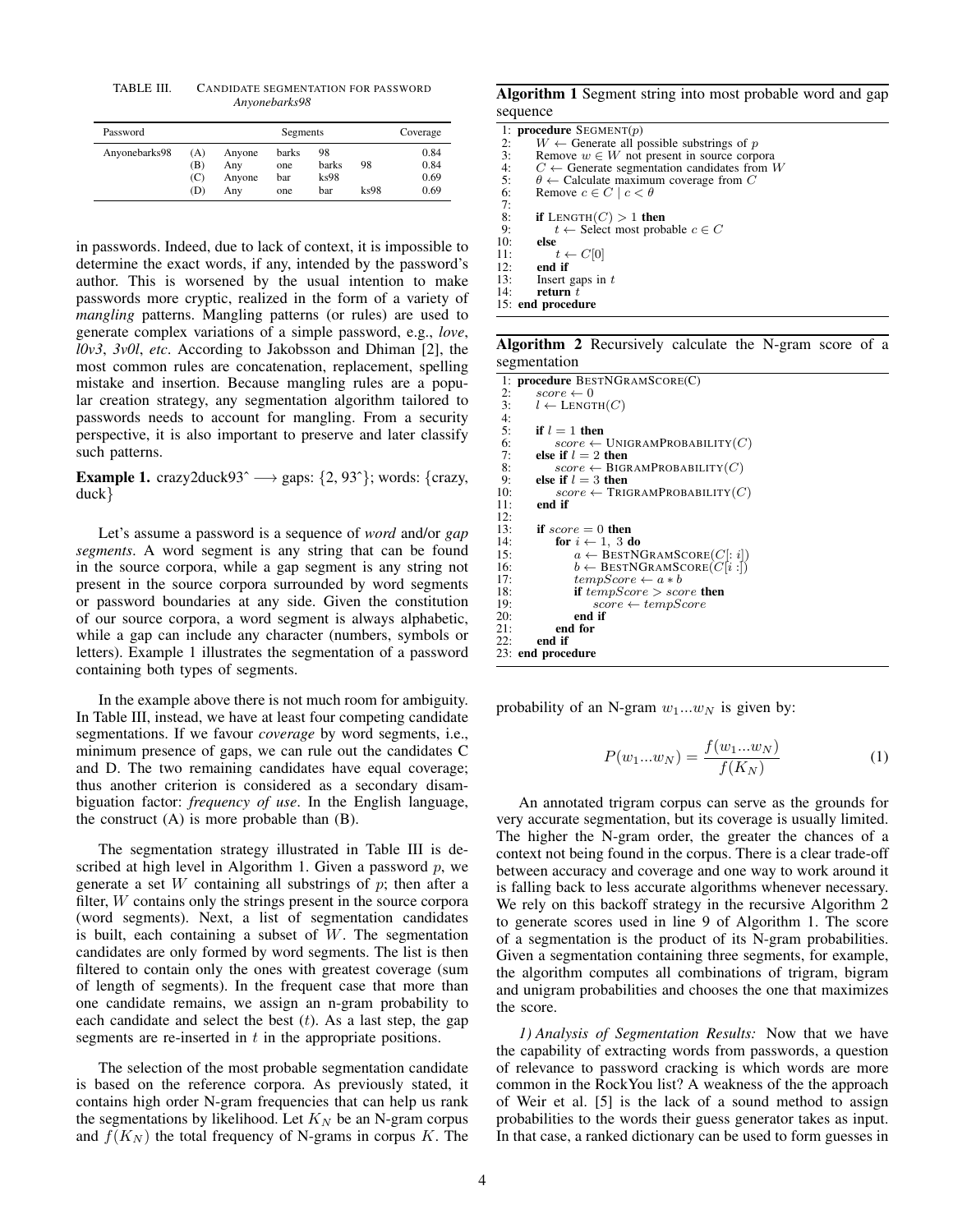<span id="page-4-2"></span>TABLE IV. MOST FREQUENT WORDS FROM THE SOURCE CORPORA FOUND IN THE ROCKYOU LIST.

|                                                       |            | % Relative                                                                          |                                        |              | % Relative                                  |
|-------------------------------------------------------|------------|-------------------------------------------------------------------------------------|----------------------------------------|--------------|---------------------------------------------|
| Rank                                                  | Word       | Frequency                                                                           | Rank                                   | Word         | Frequency                                   |
| $\mathbf{1}$                                          | a          | 3.24                                                                                | 51                                     | mi           | 0.13                                        |
| $\frac{2}{3}$ $\frac{3}{4}$ 5 6 7 8 9 10 11           | i          | 3.01                                                                                | $\frac{52}{53}$                        |              | 0.13                                        |
|                                                       | love       | $\frac{1.39}{0.63}$                                                                 |                                        | go<br>ka     | 0.13                                        |
|                                                       | me         |                                                                                     |                                        | star         | 0.13                                        |
|                                                       | in         | 0.53                                                                                |                                        | blue         | 0.13                                        |
|                                                       | vou        | 0.49<br>0.49                                                                        |                                        | red<br>big   | 0.13                                        |
|                                                       | baby<br>my | 0.44                                                                                |                                        | dog          | $\begin{array}{c} 0.13 \\ 0.13 \end{array}$ |
|                                                       | to         | 0.40                                                                                | 55<br>56<br>57<br>58<br>59             | al           | 0.13                                        |
|                                                       | an         | $\begin{array}{c} 0.38 \\ 0.38 \\ 0.36 \\ 0.34 \\ 0.34 \\ 0.28 \\ 0.28 \end{array}$ | 60                                     | SO.          | 0.13                                        |
|                                                       | is         |                                                                                     | 61                                     | boo          | 0.12                                        |
| $\frac{12}{13}$                                       | girl       |                                                                                     | 62                                     | st           | 0.12                                        |
|                                                       | īt         |                                                                                     | $\overline{63}$                        | us           | 0.12                                        |
| 14                                                    | as         |                                                                                     | 64                                     | ku           | 0.11                                        |
| 15                                                    | la         |                                                                                     | 65                                     | le           | 0.11<br>0.11                                |
| $\frac{16}{17}$                                       | te<br>sexy | $\begin{array}{c} 0.28 \\ 0.27 \\ 0.26 \end{array}$                                 | $\frac{66}{67}$                        | jo<br>abc    | 0.11                                        |
| 18                                                    | on         |                                                                                     | 68                                     | may          | 0.11                                        |
|                                                       | am         | $\begin{array}{c} 0.26 \\ 0.25 \\ 0.24 \end{array}$                                 |                                        | bear         | 0.11                                        |
|                                                       | be         |                                                                                     | $\frac{69}{70}$                        | daniel       | 0.11                                        |
|                                                       | man        |                                                                                     | 71                                     | cute         | 0.11                                        |
|                                                       | password   |                                                                                     |                                        | cat          | 0.10                                        |
|                                                       | the        |                                                                                     |                                        | of           | 0.10                                        |
| 19<br>20<br>21<br>22<br>23<br>24<br>25<br>26          | luv        | $0.24$<br>$0.24$<br>$0.23$<br>$0.23$<br>$0.22$<br>$0.22$<br>$0.22$                  | 72<br>73<br>74<br>75<br>75<br>77<br>77 | monkey<br>lu | 0.10<br>0.10                                |
|                                                       | boy<br>no  |                                                                                     |                                        | we           | 0.10                                        |
|                                                       | amo        |                                                                                     |                                        | da           | 0.10                                        |
| $\frac{27}{28}$                                       | rock       | $\begin{array}{c} 0.21 \\ 0.21 \\ 0.20 \end{array}$                                 |                                        | ever         | 0.10                                        |
|                                                       | angel      |                                                                                     | 78<br>79                               | en           | 0.10                                        |
| $\frac{30}{31}$<br>$\frac{31}{32}$<br>$\frac{33}{33}$ | ca         | 0.20                                                                                | 80                                     | ty           | 0.10                                        |
|                                                       | or         | $0.20$<br>$0.20$                                                                    | $\frac{81}{82}$<br>$83$                | jesus        | 0.10                                        |
|                                                       | na         | 0.19                                                                                |                                        | chris        | 0.10                                        |
|                                                       | el         | 0.19                                                                                |                                        | bitch        | 0.09<br>0.09                                |
| $\frac{34}{35}$                                       | and<br>1i1 | 0.18                                                                                | $\frac{84}{85}$                        | iohn<br>ħо   | 0.09                                        |
|                                                       | do         | 0.17                                                                                |                                        | one          | 0.09                                        |
| $\frac{36}{37}$                                       | ha         | 0.17                                                                                | $\frac{86}{87}$                        | bo           | 0.09                                        |
|                                                       | de         | 0.16                                                                                | 88                                     | Ĩï           | 0.09                                        |
| 39                                                    | princess   | 0.16                                                                                | 89                                     | by<br>ah     | 0.09                                        |
| 40                                                    | life       | $\begin{array}{c} 0.16 \\ 0.15 \end{array}$                                         | 90                                     |              | 0.09                                        |
| 41                                                    | lo         |                                                                                     | 9ĭ                                     | ya           | 0.09                                        |
| 42<br>43                                              | he         | 0.15<br>0.15                                                                        | $\frac{92}{93}$<br>93                  | tu           | 0.09<br>0.09                                |
| 44                                                    | ma<br>ko   | 0.14                                                                                |                                        | gurl<br>žа   | 0.09                                        |
| 45                                                    | at         | 0.14                                                                                | 95                                     | cool         | 0.09                                        |
| 46                                                    | ta         | 0.14                                                                                |                                        | dr           | 0.09                                        |
| 47                                                    | fuck       | 0.14                                                                                | $\frac{96}{97}$                        | just         | 0.09                                        |
| 48                                                    | hot        | 0.14                                                                                | 98                                     | po           | 0.09                                        |
| 49                                                    | yo         | 0.14                                                                                | 99                                     | sweet        | 0.09                                        |
| 50                                                    | pink       | 0.14                                                                                | 100                                    | lover        | 0.09                                        |

highest probability order. Table [IV](#page-4-2) shows the 100 top segments in the RockYou list.

*2) Limitations:* As with any statistical algorithm, our segmentation algorithm is affected by noise in the training data. This noise is due to our assumption that all passwords contain English words. Therefore, random strings such as "auhopjlif", or foreign language passwords such as "vaipaysandu", will be segmented incorrectly. Such incorrect segmentations will most frequently recognize shorter two-letter words (many of which come from the names dictionary). However, these incorrect segmentations only affect a small percentage of passwords: of the passwords that contain at least two alphabetic characters, only 12% contain two-character words from the names dictionary.

If one intends to use our approach in contexts that require high accuracy, for example, the study of semantics in passwords from a cultural perspective, it would also be desirable to improve our named entity disambiguation, which is somewhat arbitrary. Another limitation of our segmentation is that if new terms begin to be used in passwords (e.g., new company names or slang), they will only be captured once included as part of the source corpora.

# <span id="page-4-0"></span>*B. Part-of-speech tagging*

Part-of-speech tagging is a required step for the semantic classification we perform on nouns and verbs. Beyond that, for security purposes, it is very important to tag words that

<span id="page-4-3"></span>

| TABLE V.                                                   | TAGGERS THAT COMPOSE THE BACKOFF MODEL. IN ORDER         |  |  |  |
|------------------------------------------------------------|----------------------------------------------------------|--|--|--|
|                                                            | OF PRIORITY. THE COVERAGE COLUMN SHOWS THE PERCENTAGE OF |  |  |  |
| WORD SEGMENTS FROM THE ROCKYOU LIST TAGGED BY EACH TAGGER. |                                                          |  |  |  |

| Tagger       | Coverage $(\%)$ |
|--------------|-----------------|
| COCA trigram | 1.61            |
| COCA bigram  | 448             |
| COCA unigram | 89.82           |
| <b>Names</b> | 0.25            |
| WordNet      | 0.4             |
| Default      | 3.42            |

<span id="page-4-4"></span>

| TABLE VI. | DISTRIBUTION OF THE POS TAGGED SEGMENTS FROM |
|-----------|----------------------------------------------|
|           | ROCKYOU BY SYNTACTIC CATEGORY.               |

| Category     | $\mathcal{O}_0$ | Count      |
|--------------|-----------------|------------|
| <b>Nouns</b> | 73.66           | 30,935,261 |
| Pronouns     | 5.70            | 2.394.372  |
| Adjectives   | 536             | 2,252,433  |
| <b>Verbs</b> | 4.90            | 2,059,787  |
| Articles     | 4.06            | 1,705,886  |
| Others       | 631             | 2,652,107  |
| Total        |                 | 41.999.846 |

belong to all other POS classes, because it can potentially lead to further reduction of the search space in cracking attacks. POS tagging benefits from contextual information much like segmentation but, fortunately, there is a wealth of free tools that implement sound POS tagging algorithms which produce reasonable results. In particular, the POS module of the Natural Language Toolkit (NLTK) [\[24\]](#page-14-23) was used, trained on our data. For each password, the POS function takes as input and array  $[s_1, ..., s_n]$ , where  $s_i$  is a segment, and outputs and array of 2-tuples  $[(s_1, t_1), ..., (s_n, t_1)]$ , where  $t_i$  is a POS tag.

*1) Sequential Backoff Tagger:* We rely again on backoff models, since one can be trained easily in NLTK and it has a good balance between simplicity and accuracy [\[25\]](#page-15-0). In Table [V,](#page-4-3) we show the taggers that compose the backoff model in order of priority. We first try to tag the segments using the COCA trigram tagger (NLTK trigram model trained with the COCA trigrams); if it fails, the COCA bigram tagger is used, and so forth. The tagger is used to tag *only* the word segments of passwords. The names tagger tags anything seen in the names source corpus as *NP* (proper name), while the WordNet tagger searches for a word in the WordNet tree (see Section [III-C1\)](#page-5-0) and chooses the POS tag corresponding to the most common sense of the word. Finally, the default tagger is a *custom* tagger which arbitrarily tags any word as *NN* (noun). A default tagger is used to assign the most common tag to words that could not be tagged by any other tagger, so that the backoff tagger has full coverage [\[26\]](#page-15-1). The unigram tagger, as expected, is the one that tags the majority of words (see Table [V\)](#page-4-3).

*2) Results:* The algorithm does a good job in disambiguating the word using the context provided, as in the passwords *gangsterlove* and *ilovestacy* where the word *love* assumes different syntactic functions of noun and verb respectively. The Table [VI](#page-4-4) shows the resulting distribution of segments by POS.

## <span id="page-4-1"></span>*C. Semantic Classification*

After segmenting and POS tagging the passwords, we finally met the requirements to perform a good semantic classification. At this point, we can represent each password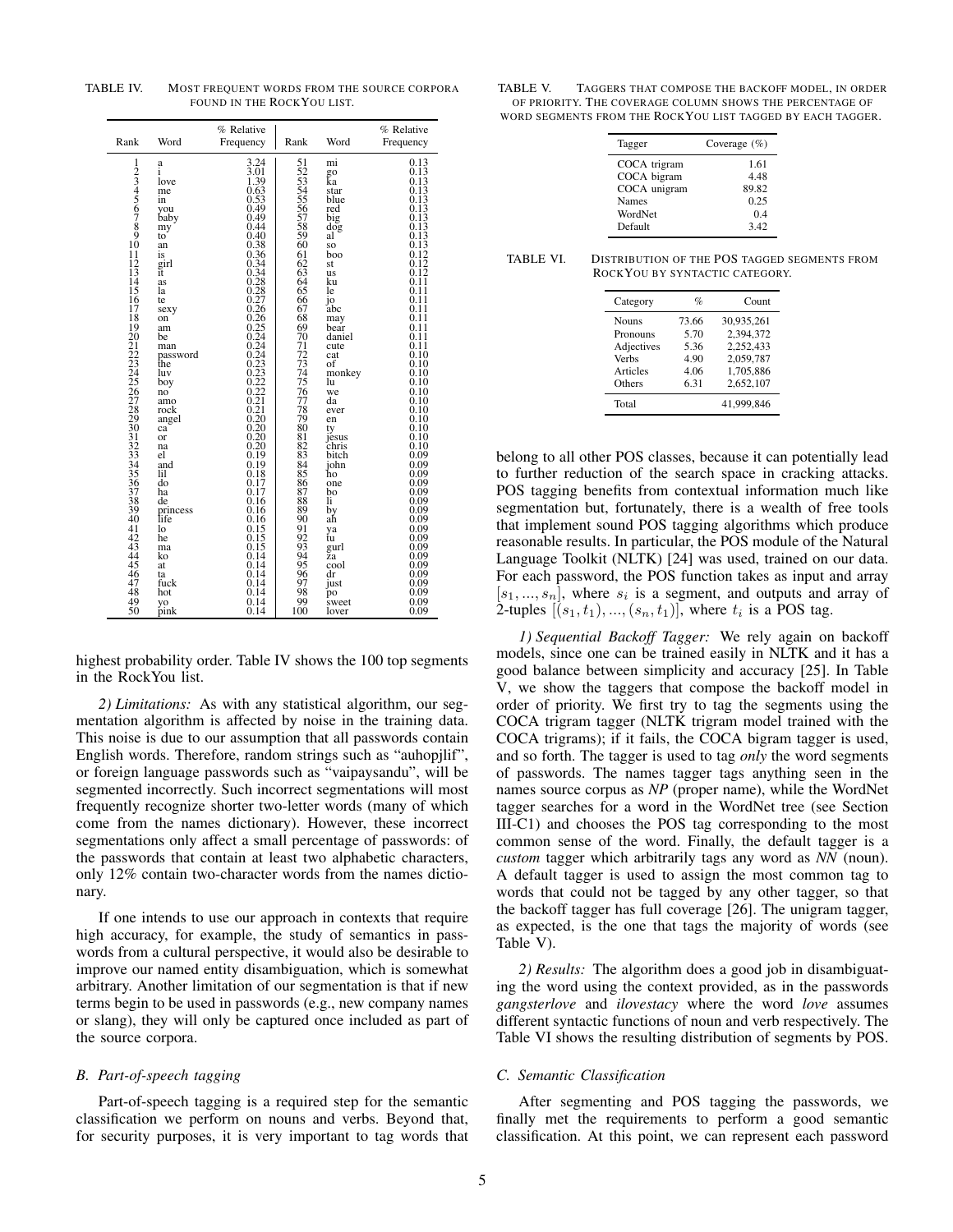<span id="page-5-4"></span>TABLE VII. SEMANTIC CATEGORIES OF GAP SEGMENTS.

| Category    | Example        |
|-------------|----------------|
| number      | 123            |
| char        | LoL.           |
| special     | $*_{i}$ :- :-) |
| num+special | $0: -3$        |
| all mixed   | $o/\sqrt{05}$  |

by an array of 2-tuples  $S = [(s_1, t_1), ..., (s_n, t_n)]$ , where  $s_i$ is a segment and  $t_i$  is a POS tag (*Null* for gap segments). In this section, we describe an algorithm that takes as input an array of passwords in the format  $S$  and outputs for each password an array  $K = [(s_1, t_1, c_1), ..., (s_n, t_n, c_n)]$ , where  $c_i$  is a semantic category. First, we show how WordNet and the source corpora can be used to assign semantic tags to segments. Next, in Section [III-C2,](#page-5-1) we describe how low-level semantic concepts can be abstracted, allowing us to, later on, characterize semantic patterns in a more general way.

<span id="page-5-0"></span>*1) WordNet-based classification:* WordNet 3.0 [\[27\]](#page-15-2) is a large, manually constructed, lexical database of English structured as a network (or graph) of concepts. Each concept is expressed as a synset, a set of synonyms. WordNet covers adjectives, verbs, nouns and adverbs, separately. Concepts are connected through hyperonymy (IS-A) relations<sup>[1](#page-5-2)</sup>; i.e., synsets are arranged into hierarchies, where the top nodes express general concepts and towards the bottom the nodes are increasingly specific. WordNet can be used to group words that share a meaning into a semantic category. For example, the words *car*, *auto*, *automobile* and *motorcar* all refer to the concept *car*, and *car* IS-A *vehicle*. In the WordNet terminology, words are called *lemmas* and concepts are called *synsets*.

In our semantic classification of password segments, verbs and nouns are the *only* classes that receive a semantic tag. Adjectives in WordNet are not connected through hyperonymy relations, but through other relations, such as antonymy, that do not contribute to generalization (see Section [III-C2\)](#page-5-1). In fact, sentiment analysis would be a suitable way to generalize adjectives, but it is out of scope in this paper. All other syntactic classes (e.g., pronouns, adverbs, etc.) are not semantically classified because of their limited semantic content—POS suffices as a categorization criterion.

In Algorithm [3,](#page-5-3) we detail the steps of semantic classification. If  $s$  is a gap segment, it is classified according to the Table [VII,](#page-5-4) using regular expressions. Next, we test if s is a proper noun. WordNet does not provide comprehensive support to proper nouns (*NP* tags), which account for 55% of the segments from RockYou that are tagged as nouns; thus, if the word is a proper noun, we rely on the source corpora to tag it as month, female name, male name, surname, country or city, in this order. This is necessary because the corpora is ambiguous, e.g., *Paris* is both in the cities and in the female names word lists, so we disambiguate this step by arbitrarily prioritizing the word list. Next, if the word is either a verb or a noun, we reduce it to its stem (stemming) and find its synsets in WordNet. A word might have different associated synsets (one for each sense), which are ordered according to their frequency count, from most to least frequently used [\[28\]](#page-15-3). However, according to the WordNet documentation, frequency information was last updated in 2001 and is no longer maintained; so the sense ordering should not be construed as an accurate indicator of frequency of use. As we do not need very accurate sense disambiguation, we choose the first synset, whose name becomes the semantic tag of the word. The name has the form *word.pos.#*, where # is the sense number; for example, *love.n.01* is the first noun sense of "love".

Algorithm 3 Classify segments by semantic category

<span id="page-5-3"></span>

|     | 1: <b>procedure</b> CLASSIFYSEMANTIC(S)                       |  |
|-----|---------------------------------------------------------------|--|
| 2:  | $K \leftarrow   $                                             |  |
| 3:  | for all $(s, t) \in S$ do                                     |  |
| 4:  | $c \leftarrow null$                                           |  |
| 5:  | if s is a gap segment then                                    |  |
| 6:  | classify by gap category                                      |  |
| 7:  | <b>else if</b> $t$ is a proper noun tag <b>then</b>           |  |
| 8:  | $c \leftarrow$ source corpus name                             |  |
| 9:  | <b>else if</b> $t$ is either a verb or a noun tag <b>then</b> |  |
| 10: | $s \leftarrow$ STEM(s)                                        |  |
| 11: | $synsets \leftarrow \text{LOOKUPWORDNET(s)}$                  |  |
| 12: | if LENGTH(synsets) > 0 then                                   |  |
| 13: | $c \leftarrow synsets[0].name$                                |  |
| 14: | end if                                                        |  |
| 15: | end if                                                        |  |
| 16: | APPEND(K, (s, t, c))                                          |  |
| 17: | end for                                                       |  |
| 18: | return $K$                                                    |  |
|     | 19: end procedure                                             |  |

<span id="page-5-1"></span>*2) Generalization:* We saw in the previous section that our WordNet-based semantic classification groups words with same meaning into synsets; however, it does not consider the hyperonymy relations between synsets. For example, the words *dolphin* and *butterfly* would not be grouped under the *animal* synset, even though they are hyponyms of *animal*. The ability to generalize semantic categories is desirable, given that we could characterize patterns in a more general, concise way; for example, if several kinds of animal appear with consistent frequency in the sample, we could abstract and tag them all as *animal*. Nonetheless, each synset is linked to a chain of hypernyms, and selecting the appropriate hypernym automatically is difficult. Consider the synset *dove.n.01*, whose six first hypernyms are *pigeon.n.01*, *columbiform bird.n.01*, *gallinaceous bird.n.01*, *bird.n.01*, *chordate.n.01* and *animal.n.01*. Which synset is more appropriate to represent *dove.n.01* at a higher level?

To automatically answer that question, we make use of the *tree cut model* by Li and Abe [\[29\]](#page-15-4). Given a sample S, where each data item s is an occurrence of a synset in passwords and a hierarchy (tree) of categories abstracting the synsets, the tree cut model selects the tree cut that represents the best generalization level for the sample. Each internal node of the tree represents a semantic category, and each leaf node represents an instance of the classes above. The frequency of the leaves correspond to the observed frequencies in the samples, and are accumulated by the internal nodes. The tree cut model defines a horizontal cut M across the tree, so that the nodes belonging to the cut abstract all nodes underneath; in other words, a tree cut defines an uneven generalization level for the tree.

The tree cut model is based on the Minimum Description Length Principle, with roots in Information Theory. The principle basically states "that any regularity in a given set of data

<span id="page-5-2"></span><sup>&</sup>lt;sup>1</sup>There are several other semantic relations (e.g., antonymy, meronymy, holonymy), some of them featured in WordNet; however, we are only interested in hyperonymy, since it contributes to generalization (see Section [III-C2\)](#page-5-1).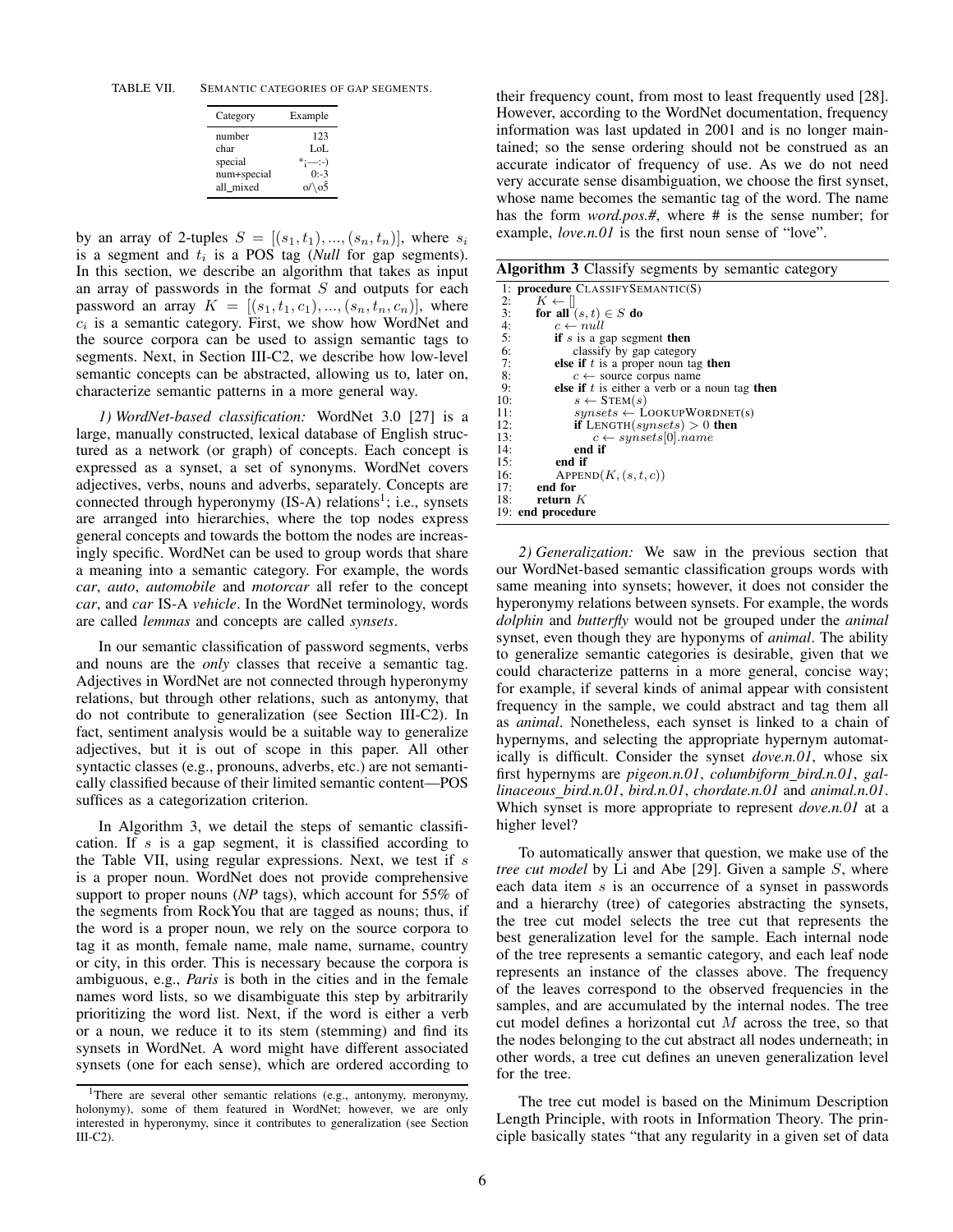can be used to compress the data, i.e., to describe it using fewer symbols than needed to describe the data literally" [\[30\]](#page-15-5). Thus, with a good estimation of the probabilities that underlie the occurrence of data items, it is possible to efficiently encode the sample.

Roughly, the tree cut model selects the cut that has the best balance between two metrics:  $L_{par}(M)$  (parameter description length) and  $L_{dat}(M)$  (data description length).  $L_{par}(M)$ represents the size of the cut and is inversely proportional to the abstraction level.  $L_{dat}(M)$  measures how far the tree cut model  $M$  is from the data, and is proportional to the abstraction level. Technically, the algorithm of Li and Abe [\[29\]](#page-15-4) minimizes the sum of  $L_{par}(M)$  and  $L_{dat}(M)$ , referred to as model description length  $L_{mod}(M)$ :

$$
L_{mod}(M) = L_{par}(M) + L_{dat}(M)
$$
\n(2)

<span id="page-6-2"></span><span id="page-6-0"></span>The parameter description length is calculated as in Equa-tion [3,](#page-6-0) where  $k$  is the number of nodes (classes) in the cut and  $|S|$  is the sample size:

$$
L_{par}(M) = \frac{k}{2} \times log|S|
$$
 (3)

<span id="page-6-1"></span>The data description length is given by Equation [4:](#page-6-1)

$$
L_{dat}(M) = -\sum_{s \in S} log\hat{P}(s)
$$
 (4)

where  $s \in S$  is the occurrence of a synset in the sample and  $P(s)$  represents the probability of the category that abstracts the synset in the cut, normalized:

$$
\hat{P}(s) = \frac{1}{|C|} \times \hat{P}(C)
$$
\n(5)

 $|C|$  denotes the number of leaves (synsets) under a class, and  $\hat{P}(C)$  is given by

$$
\hat{P}(C) = \frac{f(C)}{|S|} \tag{6}
$$

where  $f(C)$  is the total frequency of instances of class C in the sample.

Given the aforementioned probabilities, Li and Abe [\[29\]](#page-15-4) describe a recursive algorithm to efficiently calculate the tree cut that minimizes the model description length  $L_{mod}(M)$ .

*3) Adapting the tree cut model to WordNet:* The tree cut model was developed for a thesaurus tree; however, WordNet is a directed acyclic graph, so we need to convert it to a tree to get a correct model. Furthermore, the internal nodes in WordNet represent simultaneously semantic categories and word senses, while the tree cut model assumes that internal nodes are categories and leaves are senses. Therefore, the following steps are performed to convert WordNet to a suitable representation [\[31\]](#page-15-6):

- 1) Duplicate synsets having multiple parents (hypernyms), for example, *warm\_up.v.04*: *use.v.01*→*work.v.12*→*warm up.v.04 use.v.01*→*work.v.12*→*exercise.v.03*→*warm up.v.04* 2) Divide frequency count between duplicated (ambigu-
- ous) synsets.
- 3) Split internal nodes into word sense and semantic classes by creating a child leaf node that represents the sense. For example: *use.v.01*→*work.v.12*→*warm up.v.04* becomes *use.v.01*→*work.v.12*→*warm up.v.04*→*s.warm up.v.04*

In addition, Wagner [\[31\]](#page-15-6) reports that the algorithm of Li and Abe [\[29\]](#page-15-4) "tends to over-generalize for infrequent verbs and to under-generalize for frequent verbs". Wagner noticed that  $L_{par}$  and  $L_{dat}$  have different complexities with respect to the sample size |S|.  $L_{par}$  has the complexity  $O(log|S|)$ , while  $L_{dat}$  has the complexity  $O(|S|)$ , as seen in Equations [3](#page-6-0) and [4.](#page-6-1) That means that, in our case, the size of the sample has influence over the level of generalization; so as the sample gets larger the algorithm tends to under-generalize—a fact that has been observed in our experiments. Wagner [\[31\]](#page-15-6) then proposes a weighting factor, which is essentially a free parameter that introduces some flexibility in the calculation regarding the level of generalization. This parameter, hereby called W, is introduced in the Equation [2:](#page-6-2)

$$
L_{par}(M) + W\left(\frac{log|S|}{|S|}\right) L_{dat}(M) \quad (C > 0) \tag{7}
$$

The value of the parameter  $W$ , however, is chosen arbitrarily; so in order to evaluate the choice of this parameter, we prototyped an interactive visualization that allows the comparison of tree cuts resulting from different W values. In Figure [1,](#page-7-1) the visualization shows a representation of the subtree rooted at the node *carnivore.n.01*, where frequency is cumulative and encoded by color (the higher the value, the darker the node). The golden line represents the tree cut resulting from using  $W = 1,000$ , while the red line corresponds to  $W = 5,000$  and the blue line to  $W = 10,000$ .

Roughly, the tree cut model only generalizes groups of synsets whose frequencies are, to some extent, uniform, and this extent can be adjusted by the  $W$  parameter, as discussed previously. It is evident in the visualization that smaller W values lead to more general cuts. For example, with  $W = 1,000$  all types of wild cats are represented by the concept *wildcat.n.01*, which crosses the golden cut; however, the disparity between the frequencies of *wildcat.n.01* and its siblings prevents the generalization to *cat.n.01*. On the other hand, at  $W = 5,000$ , the algorithm preserves the distinction between all kinds of wild cats, and at  $W = 10,000$ , the level of specificity is raised, with the cut discriminating types of lynx, such as bobcat.

This behaviour matches closely the human intuition. Entities that occur uniformly tend to be generalized, while deviating entities are treated individually. From an analytical point of view, the generalization helps to shed light upon highly occurring concepts. For example, the fact that none of the cuts crosses *dog.n.01* reveals that in passwords there might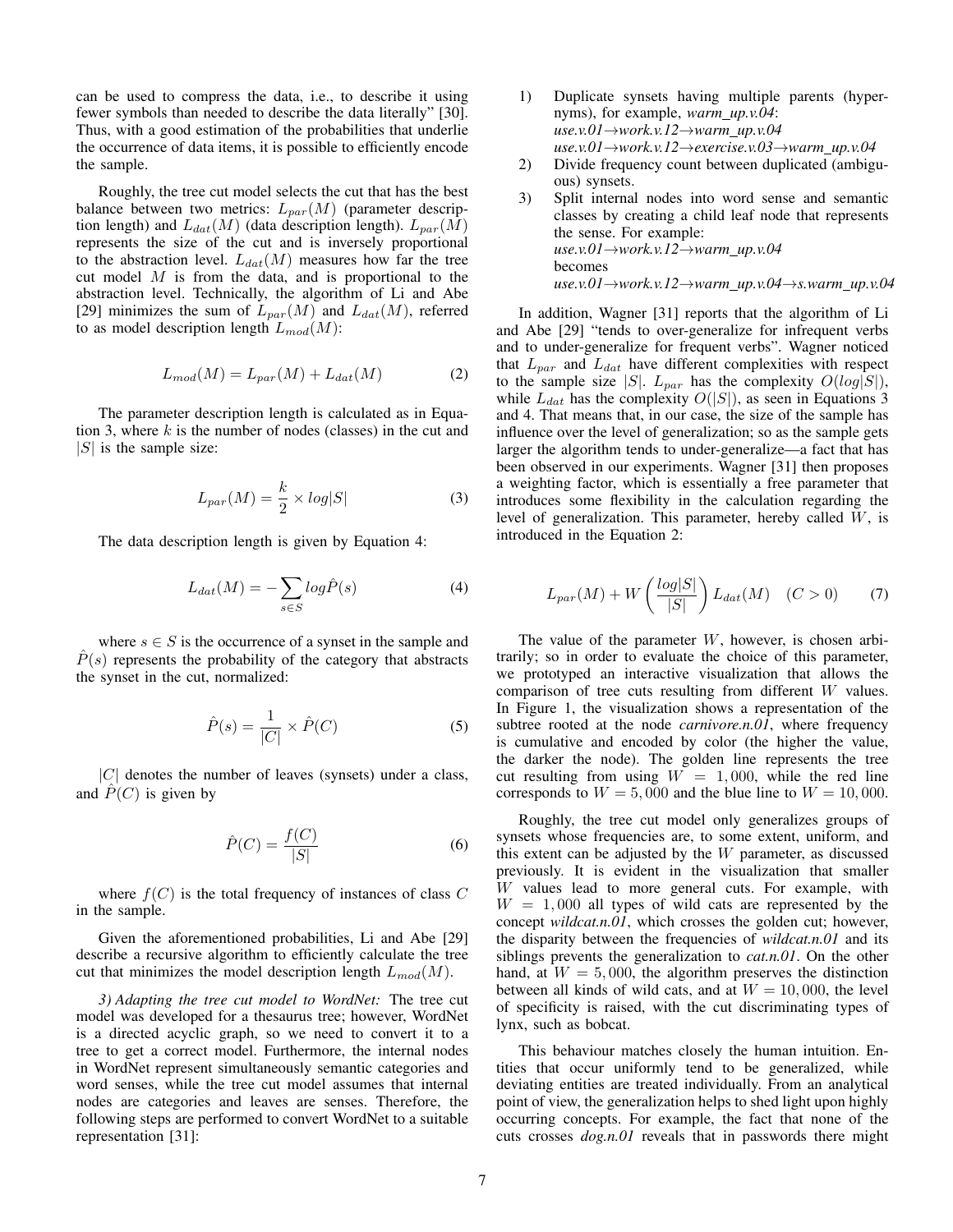

Fig. 1. Subtree of WordNet rooted at the node carnivore.n.01 and the tree cuts resulting of the following weighting values: 1,000 (golden), 5,000 (red) and 10,000 (blue). Higher weight values generate less general cuts.

be preferences towards certain types of dog, such as bulldog. After examining several parts of the whole tree, we concluded that the value  $W = 5,000$  leads to a generalization level that significantly reduces the complexity of the classification (i.e., number of categories), while highlighting highly divergent categories.

## <span id="page-7-0"></span>*D. Resulting Semantic Categories*

In Table [VIII,](#page-7-2) we show a sample of the results of the semantic classification. The Semantic tag column shows the semantic tags assigned to the password segments after generalization (described in the previous section). The effect of generalization can be observed by comparison of the semantic tags with the corresponding synsets. For example, in the password *671soldier*, the segment *soldier* is classified as *worker.n.01*, a generalization of the synset *soldier.n.01*. Notably, some synsets are not generalized (e.g., *puppy.n.01*).

We also show the top 100 semantic categories in Table [IX,](#page-8-1) the contents of which reveal some interesting insights about the semantics of passwords. Categories reported by surveys appear (e.g., names and dates), but also new categories appear such as love (lines 6 and 7), places (lines 3 and 13), sexual terms (lines 29, 34, 54, and 69), royalty (lines 25, 59, 60), profanity (line 40, 70, and 72), animals (lines 33, 36, 37, 92, 96, and 100), food (61, 66, 76, 82, and 93), alcohol (line 39), and money (line 46 and 74). Some categories, noted with +, contain within them some noise caused by the parsing of two-letter words that occur in our comprehensive names dictionary, such as "li", and "ho", where it is likely no name was intended. Other categories, noted with \*, likely result from noise artifacts from

<span id="page-7-2"></span><span id="page-7-1"></span>

| TABLE VIII | SAMPLE OF PASSWORDS WITH SEGMENTS CLASSIFIED                 |
|------------|--------------------------------------------------------------|
|            | BY SEMANTICS. THE SEMANTIC TAG COLUMN SHOWS THE FINAL        |
|            | SEMANTIC CATEGORY OF A SEGMENT, AFTER SYNSET GENERALIZATION. |
|            |                                                              |
|            |                                                              |

| Password        | Segment      | <b>POS</b> | Semantic Tag          | Synset              |
|-----------------|--------------|------------|-----------------------|---------------------|
| hope87          | hope         | <b>VB</b>  | wish.v.01             | hope.v.01           |
| hope87          | 87           |            | number                |                     |
| serenity        | serenity     | <b>NN</b>  | trait.n.01            | repose.n.03         |
| bishop5         | bishop       | <b>NN</b>  | status.n.01           | bishop.n.01         |
| bishop5         | 5            |            | number                |                     |
| slutsister      | slut         | <b>NN</b>  | vulgarian.n.01        | slattern.n.02       |
| slutsister      | sister       | <b>NN</b>  | s.sister.n.01         | sister.n.01         |
| fuckyou05       | fuck         | <b>VB</b>  | s.sleep_together.v.01 | sleep_together.v.01 |
| fuckyou05       | you          | <b>PPO</b> |                       |                     |
| fuckyou05       | 05           |            | number                |                     |
| goblue0507      | go           | <b>VB</b>  | s.travel.v.01         | travel.v.01         |
| goblue0507      | blue         | <b>NN</b>  |                       |                     |
| goblue0507      | 507          |            | number                |                     |
| looted          | looted       | <b>VBN</b> | take.v.21             | $\text{lost.v.}01$  |
| drift21         | drift        | <b>NN</b>  | force. $n.02$         | drift.n.01          |
| drift21         | 21           |            | number                |                     |
| candysinger     | candy        | <b>NN</b>  | s.candy.n.01          | candy.n.01          |
| candysinger     | singer       | <b>NN</b>  | musician.n.01         | singer.n.01         |
| 671 soldier     | 671          |            | number                |                     |
| 671 soldier     | soldier      | <b>NN</b>  | worker.n.01           | soldier.n.01        |
| bravo100        | bravo        | <b>NN</b>  | murderer.n.01         | assassin.n.01       |
| bravo100        | 100          |            | number                |                     |
| egobrain        | ego          | <b>NN</b>  | pride.n.01            | ego.n.01            |
| egobrain        | brain        | <b>NN</b>  | structure.n.04        | brain.n.01          |
| pitcher9        | pitcher      | <b>NN</b>  | athlete.n.01          | pitcher.n.01        |
| pitcher9        | 9            |            | number                |                     |
| puppies         | puppies      | <b>NNS</b> | puppy.n.01            | puppy.n.01          |
| church          | church       | <b>NN</b>  | religion.n.02         | church.n.01         |
| 'ale'8          |              |            | special               |                     |
| 'ale'8          | ale          | <b>NN</b>  | alcohol.n.01          | ale.n.01            |
| 'ale'8          | $\cdot$ 8    |            | num+special           |                     |
| '18angelnjohany | $^{\circ}18$ |            | num+special           |                     |
| '18angelnjohany | angel        | <b>NN</b>  | s.angel.n.01          | angel.n.01          |
| '18angelnjohany | $\mathbf n$  |            | char                  |                     |
| '18angelnjohany | johany       | <b>NP</b>  | mname                 |                     |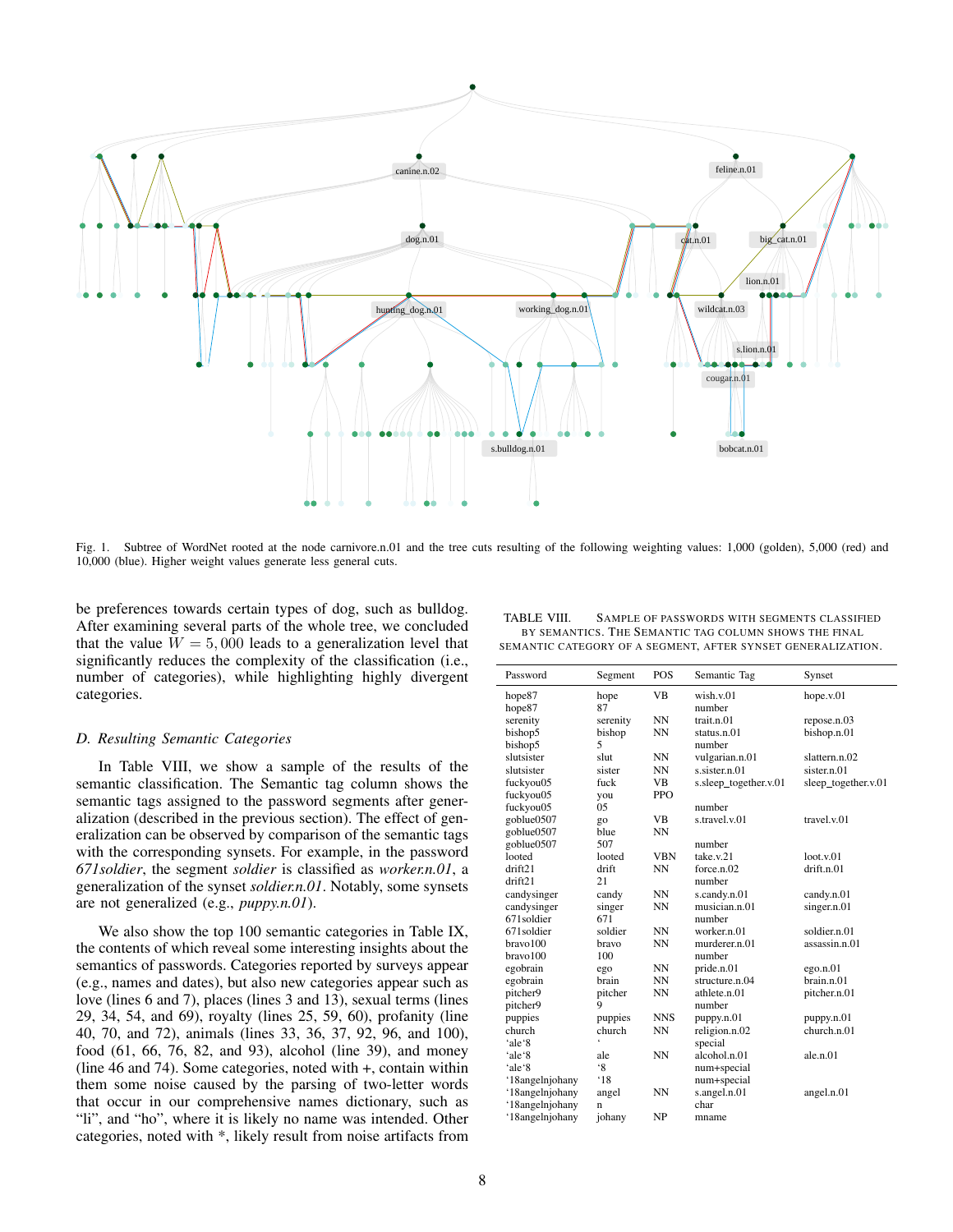<span id="page-8-1"></span>TABLE IX. MOST PROBABLE SEMANTIC CATEGORIES IN THE ROCKYOU LIST

|       | Category               | $%$ Freq |       | Category                | % Freq |
|-------|------------------------|----------|-------|-------------------------|--------|
| $+1$  | mname                  | 20.609   | $*51$ | junior.n.04             | 0.099  |
| $+2$  | fname                  | 16.697   | $*52$ | multiple sclerosis.n.01 | 0.098  |
| 3     | city                   | 3.283    | 53    | collection.n.01         | 0.098  |
| $+4$  | surname                | 1.214    | 54    | s.sexual_activity.n.01  | 0.097  |
| 5     | s.be.v.01              | 1.131    | 55    | s.day.n.01              | 0.097  |
| 6     | s.love.v.01            | 0.930    | $*56$ | megahertz.n.01          | 0.093  |
| 7     | s.love.n.01            | 0.917    | 57    | s. car.n.01             | 0.092  |
| 8     | s.baby.n.01            | 0.707    | $*58$ | s.ad.n.01               | 0.089  |
| 9     | month                  | 0.572    | 59    | s.lady.n.01             | 0.087  |
| 10    | s.girl.n.01            | 0.467    | 60    | s.king.n.01             | 0.086  |
| 11    | structure.n.01         | 0.350    | 61    | honey.n.01              | 0.085  |
| $*12$ | tellurium.n.01         | 0.345    | 62    | inhabitant.n.01         | 0.082  |
| 13    | country                | 0.341    | $*63$ | disk_jockey.n.01        | 0.082  |
| 14    | s.rock.n.01            | 0.336    | 64    | s.hood.n.01             | 0.080  |
| 15    | s.male_child.n.01      | 0.334    | 65    | group_action.n.01       | 0.079  |
| 16    | s.angel.n.01           | 0.311    | 66    | s.pie.n.01              | 0.074  |
| 17    | s.man.n.01             | 0.306    | $*67$ | titanium.n.01           | 0.074  |
| 18    | password.n.01          | 0.305    | $*68$ | actinium.n.01           | 0.073  |
| $*19$ | ma.n.01                | 0.297    | 69    | s.kiss.n.01             | 0.072  |
| 20    | woody_plant.n.01       | 0.290    | 70    | buttocks.n.01           | 0.071  |
| 21    | worker.n.01            | 0.275    | 71    | s.friend.n.01           | 0.071  |
| 22    | s.make.v.01            | 0.221    | 72    | crap.n.01               | 0.070  |
| 23    | commodity.n.01         | 0.214    | 73    | s.miss.v.01             | 0.070  |
| $*24$ | dad.n.01               | 0.214    | 74    | s.money.n.01            | 0.069  |
| 25    | s.princess.n.01        | 0.213    | 75    | traveler.n.01           | 0.068  |
| $*26$ | chemical.n.01          | 0.206    | 76    | starches.n.01           | 0.067  |
| 27    | s.life.n.01            | 0.203    | 77    | s.ball.n.01             | 0.064  |
| $*28$ | s.knockout.n.02        | 0.187    | 78    | s.sunlight.n.01         | 0.063  |
| 29    | s.sleep_together.v.01  | 0.184    | $*79$ | gilbert.n.01            | 0.063  |
| 30    | s.travel.v.01          | 0.175    | 80    | fellow.n.06             | 0.063  |
| $*31$ | $k$ a.n. $01$          | 0.171    | 81    | s.get.v.01              | 0.062  |
| 32    | s.star.n.01            | 0.169    | 82    | cocoa.n.01              | 0.062  |
| 33    | s.dog.n.01             | 0.166    | 83    | s.rise.v.01             | 0.061  |
| 34    | s.lover.n.01           | 0.154    | 84    | craft.n.02              | 0.061  |
| 35    | herb.n.01              | 0.145    | 85    | s.monday.n.01           | 0.060  |
| 36    | s.cat.n.01             | 0.135    | 86    | s.family.n.01           | 0.060  |
| 37    | s.monkey.n.01          | 0.133    | 87    | s.hate.v.01             | 0.060  |
| $*38$ | district_attorney.n.01 | 0.131    | *88   | bachelor_of_arts.n.01   | 0.060  |
| 39    | alcohol.n.01           | 0.125    | 89    | s.football.n.01         | 0.060  |
| 40    | bitch.n.01             | 0.122    | 90    | s.manner.n.01           | 0.060  |
| $*41$ | $q$ i.n. $01$          | 0.121    | 91    | s.state.v.01            | 0.059  |
| $*42$ | polonium.n.01          | 0.114    | 92    | bug.n.01                | 0.058  |
| 43    | wood.n.01              | 0.114    | 93    | s.candy.n.01            | 0.058  |
| $*44$ | selenium.n.01          | 0.110    | 94    | musician.n.01           | 0.057  |
| 45    | soccer.n.01            | 0.110    | 95    | summer.n.01             | 0.057  |
| 46    | monetary_unit.n.01     | 0.109    | 96    | s.dragon.n.01           | 0.057  |
| 47    | s.child.n.01           | 0.106    | 97    | s.kit.n.01              | 0.057  |
| 48    | s.bear.v.01            | 0.106    | 98    | dish.n.02               | 0.056  |
| $*49$ | en.n.01                | 0.103    | 99    | s.ice.n.01              | 0.055  |
| $*50$ | mister.n.01            | 0.102    | 100   | s.butterfly.n.01        | 0.055  |

two letter words (e.g., *polonium* "Po" and *multiple sclerosis* "MS"). Of particular interest is *tellurium*, coming from the word "te", which upon investigation of the data set appears to tend to occur quite often in passwords containing the Spanish phrase "te amo" (which means "i love you").

# IV. SEMANTIC GUESS GENERATOR

<span id="page-8-0"></span>To validate whether the semantic categories we found have any security impact, we create a model to capture the structural relationships of semantic classes and encode the probabilities of different constructs. The intuition behind the usefulness of semantic patterns is that some words tend to pair up with specific classes of words. This occurs due to selectional preferences that depend both on part-of-speech and meaning; for example, a verb calls for a noun, and the verb *eat* is most probably followed by the name of a food. From the security point of view, this may represent a significant reduction in the search space in a cracking session, i.e., the guesser will only try or prioritize guesses that are probable both in the semantic and in the syntactic levels. Computational linguists have been representing those patterns through grammars; however, we cannot assume that people follow the grammar of English in passwords, since they have no reason to do so; hence, the algorithm needs to learn the *passwords grammar*. Following Weir et al. [\[5\]](#page-14-4), we employ probabilistic context-free grammars to model the syntactic and semantic patterns of passwords. With this model we can learn the semantic patterns from a sample and generate passwords previously unseen. Then a suitable way to evaluate the fitness of our model, i.e., how well passwords can be characterized by semantic patterns, is using it to generate guesses for cracking attacks. The extent by which those attacks are successful is at the same time an indicator of how well the patterns are captured by the model and evidence of their security implications.

## *A. Probabilistic Context-Free Grammars*

A probabilistic context free grammar (PCFG) is a context free grammar whose productions have associated probabilities. A PCFG represents a syntax, i.e., it shows how words group together and relate to each other as heads and dependents, and it is used either to parse or generate the sentences of a language [\[25\]](#page-15-0). PCFGs were used in passwords first by Weir et al. [\[5\]](#page-14-4) to learn mangling patterns from the RockYou list and generate guesses in highest probability order. Under the assumption that long passwords are likely to follow English grammar rules, Rao et al. [\[12\]](#page-14-11) used a context-free grammar of English to generate guesses targeting long passwords.

A generic PCFG G consists of:

- A set of terminals,  $\Sigma = \{w_1, ..., w_m\}$ . This is the vocabulary of the grammar, that forms the content of the sentences.
- A set of nonterminals,  $V = \{N_1, ..., N_n\}$ , also known as variables, are the syntactic categories of the grammar.
- A start variable  $N_1$ .
- A set of rules  $N_i \rightarrow \zeta_j$ , where  $\zeta_j$  is a sequence of terminals and nonterminals and represents the  $j<sup>th</sup>$  rule of  $N_i$ .
- A set of probabilities on rules, such that  $\forall i \sum_j P(N_i \rightarrow \zeta_j) = 1.$

In our PCFG,  $\Sigma$  is a set comprised by the source corpora and the learned gap segments, and  $V$  is the set of semantic and syntactic categories. The rules are all of the form  $N_i \rightarrow w_k$ , i.e., a nonterminal derives exactly one terminal, or  $N_1 \rightarrow \xi$ , where  $\xi$  is a sequence of nonterminals. The grammar can be proven to be *regular*, since no rule has more than one nonterminal in its right-hand side, and each of these nonterminals is at the same end of the right-hand side.

Since we have syntactic and semantic categories, and both are relevant to characterize patterns, we combine both types of categories to compose the nonterminal set. For nouns and verbs semantically classified, we overload a nonterminal symbol with both semantic and syntactic information; for example, in the nonterminal *love.v.01.VVD* we have the concatenation of a semantic (*love.v.01*) and a POS category (*VVD*). This symbol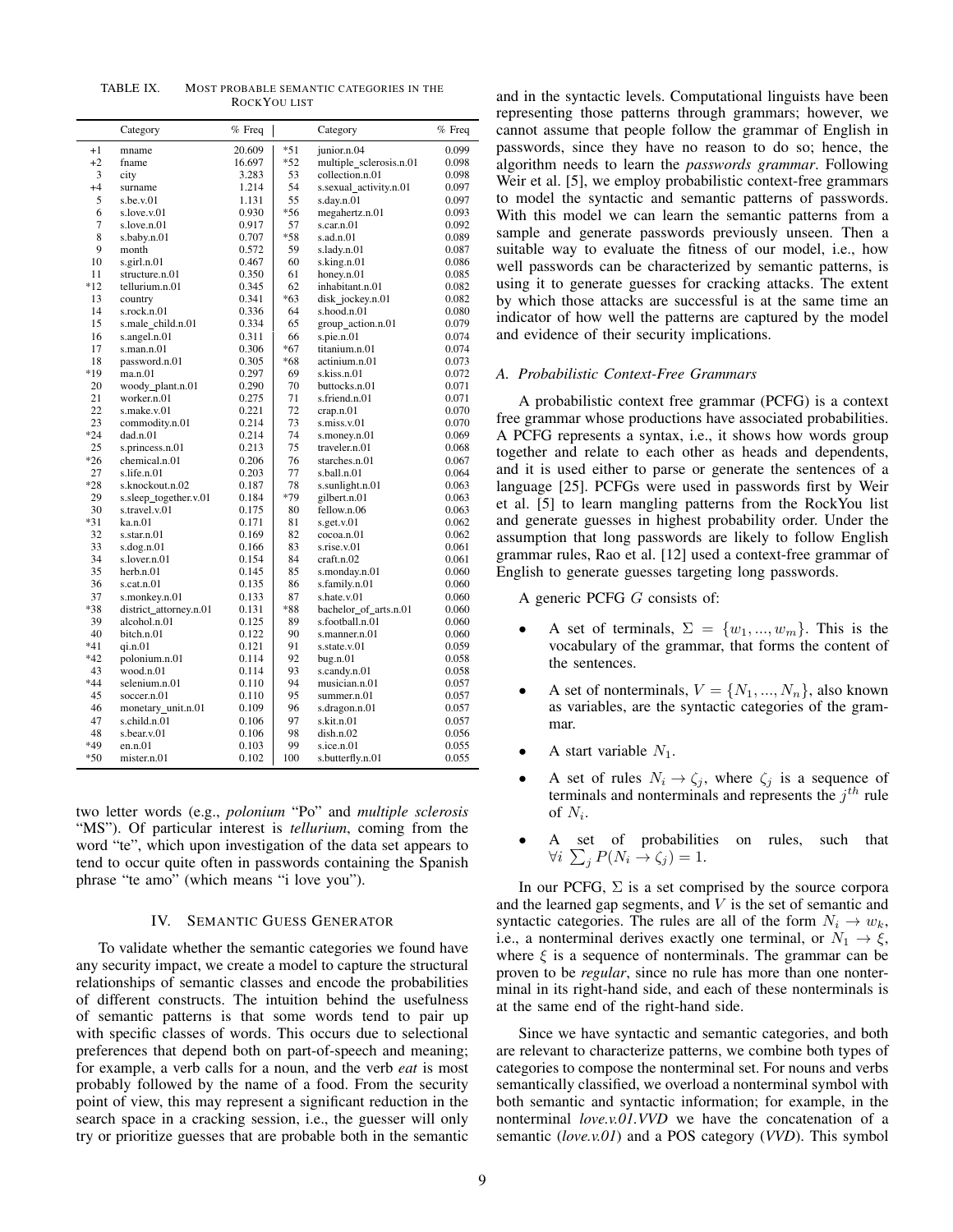<span id="page-9-1"></span>TABLE X. SAMPLE GRAMMAR LEARNED FROM THE TRAINING SET *iloveyou, ihatedthem3, football3*

 $\overline{a}$ 

|   | Rule                                               | Prob. |
|---|----------------------------------------------------|-------|
| A | $N_1 \rightarrow [PP][love.v.01.VV0][PP][number]$  | 0.33  |
| B | $N_1 \rightarrow [PP]$ [hate.v.01.VVD][PP][number] | 0.33  |
| C | $N_1 \rightarrow$ [sport.n.01][number]             | 0.33  |
| D | $[PP] \rightarrow i$                               | 0.5   |
| E | $[PP] \rightarrow \text{you}$                      | 0.25  |
| F | $[PP] \rightarrow \text{them}$                     | 0.25  |
| G | [love.v.01.VV0] $\rightarrow$ love                 |       |
| H | [hate.v.01.VVD] $\rightarrow$ hated                |       |
| Ī | $[sport.n.01] \rightarrow football$                |       |
| J | [number] $\rightarrow$ 2                           | 0.5   |
| K | [number] $\rightarrow$ 3                           | 0.5   |

should derive only the verbs semantically categorized as *love* that are inflected in the past tense, e.g., "loved" and "adored". In this way, we increase the descriptive power of the grammar.

<span id="page-9-0"></span>**Example 2.**  $N_1 \rightarrow [PP][love.v.01.VVD][PP][number]$ 

The base structures and the corresponding probabilities can be learned from a password training set by a simple algorithm. Given a segmented password, its semantic/syntactic structure constitutes the right-hand side of the rule. Example [2](#page-9-0) shows the rule learned from the password *ilovedyou2*. The segments that carry a semantic tag (nouns and verbs) lead to POS- and semantic-based symbols (*love*), while all others lead to POSbased symbols (*I* and *you*). The probability of such a rule is simply its relative frequency, given by  $P(rule) = C_r/C_t$ , where  $C_r$  is the count of matching passwords and  $C_t$  is the total count of passwords. In the same way, the algorithm can learn rules that generate the terminals and their probabilities. In Table [X,](#page-9-1) we show an example PCFG learned from the set of passwords {iloveyou2, ihatedthem3, football3}.

Consistent with the nomenclature adopted by Weir et al. [\[5\]](#page-14-4), we call the structures derived from the start variable *base structures*, i.e., right-hand side of all  $N_1$  rules. Table [XI](#page-9-2) lists the most probable base structures learned from the RockYou list. A base structure after the rewriting of all its nonterminal symbols is called a *terminal structure*, and it is effectively a password generated by the grammar. The probability of a terminal structure is the product of the probability of the base structure with the probability of all the rules required for its derivation. For example,  $P(youlovethem2) = P(A) \times$  $P(E) \times P(G) \times P(F) \times P(J) = 0.0103125$ . Table [XII](#page-10-0) shows a comparison between the PCFGs generated by our approach and the approach of Weir et al. [\[5\]](#page-14-4), both trained with the RockYou list.

## *B. Building a guess generator*

Password cracking usually involves some software that can read or generate a *guess*, hash it using the same hashing algorithm used by the target and compare it against all the target hashes. The most prominent program is John the Ripper (JtR) [\[32\]](#page-15-7). When a comparison results true, we have a *hit*, i.e., a password was successfully guessed. The popular approaches for generating the guesses are either based on word lists or brute force. In the word list approach, the guesses come from a large list of strings, or a compilation of lists. Word lists are manually curated and available from a variety of sources on the web. They usually contain strings that are highly used as

#### <span id="page-9-2"></span>TABLE XI. 50 MOST PROBABLE BASE STRUCTURES OF THE GRAMMAR TRAINED WITH THE ROCKYOU LIST.

| Probability<br>structure<br>1<br>0.1596848<br>[number]<br>$\overline{c}$<br>[female name]<br>0.0400706<br>3<br>[male name][number]<br>0.0388099<br>$\overline{\mathbf{4}}$<br>[female_name][number]<br>0.0346827<br>5<br>[male_name]<br>0.0326887<br>6<br>[all mixed]<br>0.0256102<br>$\overline{7}$<br>[NN]<br>0.0200257<br>8<br>0.0156618<br>[NP]<br>9<br>[NP][number]<br>0.0141660<br>0.0138238<br>10<br>[city]<br>0.0136044<br>11<br>[NN][number]<br>[JJ_None][number]<br>0.0108745<br>12<br>13<br>[city][number]<br>0.0094536<br>[JJ None]<br>14<br>0.0088301<br>15<br>[male_name][male_name]<br>0.0067594<br>[female_name][female_name]<br>16<br>0.0043687<br>17<br>[female_name][male_name]<br>0.0033002<br>18<br>[male_name][all_mixed]<br>0.0032848<br>19<br>[month][number]<br>0.0030383<br>0.0026550<br>20<br>[surname]<br>21<br>[male_name][female_name]<br>0.0025552<br>22<br>[number][male_name]<br>0.0023853<br>23<br>[male_name][male_name][number]<br>0.0021915<br>24<br>[male_name][char]<br>0.0020304<br>25<br>[male_name][NP]<br>0.0020132<br>26<br>[surname][number]<br>0.0019242<br>27<br>[NN_password.n.01]<br>0.0019052<br>[PPSS][VB s.love.v.01][PPO]<br>28<br>0.0018857<br>29<br>[male_name][NN]<br>0.0017838<br>30<br>[number][female_name]<br>0.0017247<br>31<br>0.0017000<br>[NPS]<br>32<br>[female name][all mixed]<br>0.0016357<br>33<br>[female_name][NP]<br>0.0016258<br>34<br>[num+special]<br>0.0015592<br>35<br>0.0015569<br>ſJЛ<br>0.0015348<br>36<br>[NP][male_name]<br>37<br>[NP][all_mixed]<br>0.0015201<br>38<br>[char][male_name][number]<br>0.0014844<br>[NN][male_name]<br>39<br>0.0014806<br>[female name][NN]<br>40<br>0.0014651<br>41<br>$[NN_s, love.n.01][number]$<br>0.0014467<br>42<br>[female_name][char]<br>0.0014203<br>43<br>[female_name][female_name][number]<br>0.0013897<br>44<br>$[JJ]$ [number]<br>0.0013775<br>45<br>[country]<br>0.0013773<br>46<br>[NN][all mixed]<br>0.0013599<br>[PPSS][VB_s.love.v.01][male_name]<br>47<br>0.0013497<br>48<br>0.0013090<br>[NN][NN]<br>49<br>0.0012494<br>[char]<br>50<br>[NP][NP]<br>0.0012134 | Base |  |
|----------------------------------------------------------------------------------------------------------------------------------------------------------------------------------------------------------------------------------------------------------------------------------------------------------------------------------------------------------------------------------------------------------------------------------------------------------------------------------------------------------------------------------------------------------------------------------------------------------------------------------------------------------------------------------------------------------------------------------------------------------------------------------------------------------------------------------------------------------------------------------------------------------------------------------------------------------------------------------------------------------------------------------------------------------------------------------------------------------------------------------------------------------------------------------------------------------------------------------------------------------------------------------------------------------------------------------------------------------------------------------------------------------------------------------------------------------------------------------------------------------------------------------------------------------------------------------------------------------------------------------------------------------------------------------------------------------------------------------------------------------------------------------------------------------------------------------------------------------------------------------------------------------------------------------------------------------------------------------------------------------------------------------------------------------------------------------------------------|------|--|
|                                                                                                                                                                                                                                                                                                                                                                                                                                                                                                                                                                                                                                                                                                                                                                                                                                                                                                                                                                                                                                                                                                                                                                                                                                                                                                                                                                                                                                                                                                                                                                                                                                                                                                                                                                                                                                                                                                                                                                                                                                                                                                    |      |  |
|                                                                                                                                                                                                                                                                                                                                                                                                                                                                                                                                                                                                                                                                                                                                                                                                                                                                                                                                                                                                                                                                                                                                                                                                                                                                                                                                                                                                                                                                                                                                                                                                                                                                                                                                                                                                                                                                                                                                                                                                                                                                                                    |      |  |
|                                                                                                                                                                                                                                                                                                                                                                                                                                                                                                                                                                                                                                                                                                                                                                                                                                                                                                                                                                                                                                                                                                                                                                                                                                                                                                                                                                                                                                                                                                                                                                                                                                                                                                                                                                                                                                                                                                                                                                                                                                                                                                    |      |  |
|                                                                                                                                                                                                                                                                                                                                                                                                                                                                                                                                                                                                                                                                                                                                                                                                                                                                                                                                                                                                                                                                                                                                                                                                                                                                                                                                                                                                                                                                                                                                                                                                                                                                                                                                                                                                                                                                                                                                                                                                                                                                                                    |      |  |
|                                                                                                                                                                                                                                                                                                                                                                                                                                                                                                                                                                                                                                                                                                                                                                                                                                                                                                                                                                                                                                                                                                                                                                                                                                                                                                                                                                                                                                                                                                                                                                                                                                                                                                                                                                                                                                                                                                                                                                                                                                                                                                    |      |  |
|                                                                                                                                                                                                                                                                                                                                                                                                                                                                                                                                                                                                                                                                                                                                                                                                                                                                                                                                                                                                                                                                                                                                                                                                                                                                                                                                                                                                                                                                                                                                                                                                                                                                                                                                                                                                                                                                                                                                                                                                                                                                                                    |      |  |
|                                                                                                                                                                                                                                                                                                                                                                                                                                                                                                                                                                                                                                                                                                                                                                                                                                                                                                                                                                                                                                                                                                                                                                                                                                                                                                                                                                                                                                                                                                                                                                                                                                                                                                                                                                                                                                                                                                                                                                                                                                                                                                    |      |  |
|                                                                                                                                                                                                                                                                                                                                                                                                                                                                                                                                                                                                                                                                                                                                                                                                                                                                                                                                                                                                                                                                                                                                                                                                                                                                                                                                                                                                                                                                                                                                                                                                                                                                                                                                                                                                                                                                                                                                                                                                                                                                                                    |      |  |
|                                                                                                                                                                                                                                                                                                                                                                                                                                                                                                                                                                                                                                                                                                                                                                                                                                                                                                                                                                                                                                                                                                                                                                                                                                                                                                                                                                                                                                                                                                                                                                                                                                                                                                                                                                                                                                                                                                                                                                                                                                                                                                    |      |  |
|                                                                                                                                                                                                                                                                                                                                                                                                                                                                                                                                                                                                                                                                                                                                                                                                                                                                                                                                                                                                                                                                                                                                                                                                                                                                                                                                                                                                                                                                                                                                                                                                                                                                                                                                                                                                                                                                                                                                                                                                                                                                                                    |      |  |
|                                                                                                                                                                                                                                                                                                                                                                                                                                                                                                                                                                                                                                                                                                                                                                                                                                                                                                                                                                                                                                                                                                                                                                                                                                                                                                                                                                                                                                                                                                                                                                                                                                                                                                                                                                                                                                                                                                                                                                                                                                                                                                    |      |  |
|                                                                                                                                                                                                                                                                                                                                                                                                                                                                                                                                                                                                                                                                                                                                                                                                                                                                                                                                                                                                                                                                                                                                                                                                                                                                                                                                                                                                                                                                                                                                                                                                                                                                                                                                                                                                                                                                                                                                                                                                                                                                                                    |      |  |
|                                                                                                                                                                                                                                                                                                                                                                                                                                                                                                                                                                                                                                                                                                                                                                                                                                                                                                                                                                                                                                                                                                                                                                                                                                                                                                                                                                                                                                                                                                                                                                                                                                                                                                                                                                                                                                                                                                                                                                                                                                                                                                    |      |  |
|                                                                                                                                                                                                                                                                                                                                                                                                                                                                                                                                                                                                                                                                                                                                                                                                                                                                                                                                                                                                                                                                                                                                                                                                                                                                                                                                                                                                                                                                                                                                                                                                                                                                                                                                                                                                                                                                                                                                                                                                                                                                                                    |      |  |
|                                                                                                                                                                                                                                                                                                                                                                                                                                                                                                                                                                                                                                                                                                                                                                                                                                                                                                                                                                                                                                                                                                                                                                                                                                                                                                                                                                                                                                                                                                                                                                                                                                                                                                                                                                                                                                                                                                                                                                                                                                                                                                    |      |  |
|                                                                                                                                                                                                                                                                                                                                                                                                                                                                                                                                                                                                                                                                                                                                                                                                                                                                                                                                                                                                                                                                                                                                                                                                                                                                                                                                                                                                                                                                                                                                                                                                                                                                                                                                                                                                                                                                                                                                                                                                                                                                                                    |      |  |
|                                                                                                                                                                                                                                                                                                                                                                                                                                                                                                                                                                                                                                                                                                                                                                                                                                                                                                                                                                                                                                                                                                                                                                                                                                                                                                                                                                                                                                                                                                                                                                                                                                                                                                                                                                                                                                                                                                                                                                                                                                                                                                    |      |  |
|                                                                                                                                                                                                                                                                                                                                                                                                                                                                                                                                                                                                                                                                                                                                                                                                                                                                                                                                                                                                                                                                                                                                                                                                                                                                                                                                                                                                                                                                                                                                                                                                                                                                                                                                                                                                                                                                                                                                                                                                                                                                                                    |      |  |
|                                                                                                                                                                                                                                                                                                                                                                                                                                                                                                                                                                                                                                                                                                                                                                                                                                                                                                                                                                                                                                                                                                                                                                                                                                                                                                                                                                                                                                                                                                                                                                                                                                                                                                                                                                                                                                                                                                                                                                                                                                                                                                    |      |  |
|                                                                                                                                                                                                                                                                                                                                                                                                                                                                                                                                                                                                                                                                                                                                                                                                                                                                                                                                                                                                                                                                                                                                                                                                                                                                                                                                                                                                                                                                                                                                                                                                                                                                                                                                                                                                                                                                                                                                                                                                                                                                                                    |      |  |
|                                                                                                                                                                                                                                                                                                                                                                                                                                                                                                                                                                                                                                                                                                                                                                                                                                                                                                                                                                                                                                                                                                                                                                                                                                                                                                                                                                                                                                                                                                                                                                                                                                                                                                                                                                                                                                                                                                                                                                                                                                                                                                    |      |  |
|                                                                                                                                                                                                                                                                                                                                                                                                                                                                                                                                                                                                                                                                                                                                                                                                                                                                                                                                                                                                                                                                                                                                                                                                                                                                                                                                                                                                                                                                                                                                                                                                                                                                                                                                                                                                                                                                                                                                                                                                                                                                                                    |      |  |
|                                                                                                                                                                                                                                                                                                                                                                                                                                                                                                                                                                                                                                                                                                                                                                                                                                                                                                                                                                                                                                                                                                                                                                                                                                                                                                                                                                                                                                                                                                                                                                                                                                                                                                                                                                                                                                                                                                                                                                                                                                                                                                    |      |  |
|                                                                                                                                                                                                                                                                                                                                                                                                                                                                                                                                                                                                                                                                                                                                                                                                                                                                                                                                                                                                                                                                                                                                                                                                                                                                                                                                                                                                                                                                                                                                                                                                                                                                                                                                                                                                                                                                                                                                                                                                                                                                                                    |      |  |
|                                                                                                                                                                                                                                                                                                                                                                                                                                                                                                                                                                                                                                                                                                                                                                                                                                                                                                                                                                                                                                                                                                                                                                                                                                                                                                                                                                                                                                                                                                                                                                                                                                                                                                                                                                                                                                                                                                                                                                                                                                                                                                    |      |  |
|                                                                                                                                                                                                                                                                                                                                                                                                                                                                                                                                                                                                                                                                                                                                                                                                                                                                                                                                                                                                                                                                                                                                                                                                                                                                                                                                                                                                                                                                                                                                                                                                                                                                                                                                                                                                                                                                                                                                                                                                                                                                                                    |      |  |
|                                                                                                                                                                                                                                                                                                                                                                                                                                                                                                                                                                                                                                                                                                                                                                                                                                                                                                                                                                                                                                                                                                                                                                                                                                                                                                                                                                                                                                                                                                                                                                                                                                                                                                                                                                                                                                                                                                                                                                                                                                                                                                    |      |  |
|                                                                                                                                                                                                                                                                                                                                                                                                                                                                                                                                                                                                                                                                                                                                                                                                                                                                                                                                                                                                                                                                                                                                                                                                                                                                                                                                                                                                                                                                                                                                                                                                                                                                                                                                                                                                                                                                                                                                                                                                                                                                                                    |      |  |
|                                                                                                                                                                                                                                                                                                                                                                                                                                                                                                                                                                                                                                                                                                                                                                                                                                                                                                                                                                                                                                                                                                                                                                                                                                                                                                                                                                                                                                                                                                                                                                                                                                                                                                                                                                                                                                                                                                                                                                                                                                                                                                    |      |  |
|                                                                                                                                                                                                                                                                                                                                                                                                                                                                                                                                                                                                                                                                                                                                                                                                                                                                                                                                                                                                                                                                                                                                                                                                                                                                                                                                                                                                                                                                                                                                                                                                                                                                                                                                                                                                                                                                                                                                                                                                                                                                                                    |      |  |
|                                                                                                                                                                                                                                                                                                                                                                                                                                                                                                                                                                                                                                                                                                                                                                                                                                                                                                                                                                                                                                                                                                                                                                                                                                                                                                                                                                                                                                                                                                                                                                                                                                                                                                                                                                                                                                                                                                                                                                                                                                                                                                    |      |  |
|                                                                                                                                                                                                                                                                                                                                                                                                                                                                                                                                                                                                                                                                                                                                                                                                                                                                                                                                                                                                                                                                                                                                                                                                                                                                                                                                                                                                                                                                                                                                                                                                                                                                                                                                                                                                                                                                                                                                                                                                                                                                                                    |      |  |
|                                                                                                                                                                                                                                                                                                                                                                                                                                                                                                                                                                                                                                                                                                                                                                                                                                                                                                                                                                                                                                                                                                                                                                                                                                                                                                                                                                                                                                                                                                                                                                                                                                                                                                                                                                                                                                                                                                                                                                                                                                                                                                    |      |  |
|                                                                                                                                                                                                                                                                                                                                                                                                                                                                                                                                                                                                                                                                                                                                                                                                                                                                                                                                                                                                                                                                                                                                                                                                                                                                                                                                                                                                                                                                                                                                                                                                                                                                                                                                                                                                                                                                                                                                                                                                                                                                                                    |      |  |
|                                                                                                                                                                                                                                                                                                                                                                                                                                                                                                                                                                                                                                                                                                                                                                                                                                                                                                                                                                                                                                                                                                                                                                                                                                                                                                                                                                                                                                                                                                                                                                                                                                                                                                                                                                                                                                                                                                                                                                                                                                                                                                    |      |  |
|                                                                                                                                                                                                                                                                                                                                                                                                                                                                                                                                                                                                                                                                                                                                                                                                                                                                                                                                                                                                                                                                                                                                                                                                                                                                                                                                                                                                                                                                                                                                                                                                                                                                                                                                                                                                                                                                                                                                                                                                                                                                                                    |      |  |
|                                                                                                                                                                                                                                                                                                                                                                                                                                                                                                                                                                                                                                                                                                                                                                                                                                                                                                                                                                                                                                                                                                                                                                                                                                                                                                                                                                                                                                                                                                                                                                                                                                                                                                                                                                                                                                                                                                                                                                                                                                                                                                    |      |  |
|                                                                                                                                                                                                                                                                                                                                                                                                                                                                                                                                                                                                                                                                                                                                                                                                                                                                                                                                                                                                                                                                                                                                                                                                                                                                                                                                                                                                                                                                                                                                                                                                                                                                                                                                                                                                                                                                                                                                                                                                                                                                                                    |      |  |
|                                                                                                                                                                                                                                                                                                                                                                                                                                                                                                                                                                                                                                                                                                                                                                                                                                                                                                                                                                                                                                                                                                                                                                                                                                                                                                                                                                                                                                                                                                                                                                                                                                                                                                                                                                                                                                                                                                                                                                                                                                                                                                    |      |  |
|                                                                                                                                                                                                                                                                                                                                                                                                                                                                                                                                                                                                                                                                                                                                                                                                                                                                                                                                                                                                                                                                                                                                                                                                                                                                                                                                                                                                                                                                                                                                                                                                                                                                                                                                                                                                                                                                                                                                                                                                                                                                                                    |      |  |
|                                                                                                                                                                                                                                                                                                                                                                                                                                                                                                                                                                                                                                                                                                                                                                                                                                                                                                                                                                                                                                                                                                                                                                                                                                                                                                                                                                                                                                                                                                                                                                                                                                                                                                                                                                                                                                                                                                                                                                                                                                                                                                    |      |  |
|                                                                                                                                                                                                                                                                                                                                                                                                                                                                                                                                                                                                                                                                                                                                                                                                                                                                                                                                                                                                                                                                                                                                                                                                                                                                                                                                                                                                                                                                                                                                                                                                                                                                                                                                                                                                                                                                                                                                                                                                                                                                                                    |      |  |
|                                                                                                                                                                                                                                                                                                                                                                                                                                                                                                                                                                                                                                                                                                                                                                                                                                                                                                                                                                                                                                                                                                                                                                                                                                                                                                                                                                                                                                                                                                                                                                                                                                                                                                                                                                                                                                                                                                                                                                                                                                                                                                    |      |  |
|                                                                                                                                                                                                                                                                                                                                                                                                                                                                                                                                                                                                                                                                                                                                                                                                                                                                                                                                                                                                                                                                                                                                                                                                                                                                                                                                                                                                                                                                                                                                                                                                                                                                                                                                                                                                                                                                                                                                                                                                                                                                                                    |      |  |
|                                                                                                                                                                                                                                                                                                                                                                                                                                                                                                                                                                                                                                                                                                                                                                                                                                                                                                                                                                                                                                                                                                                                                                                                                                                                                                                                                                                                                                                                                                                                                                                                                                                                                                                                                                                                                                                                                                                                                                                                                                                                                                    |      |  |
|                                                                                                                                                                                                                                                                                                                                                                                                                                                                                                                                                                                                                                                                                                                                                                                                                                                                                                                                                                                                                                                                                                                                                                                                                                                                                                                                                                                                                                                                                                                                                                                                                                                                                                                                                                                                                                                                                                                                                                                                                                                                                                    |      |  |
|                                                                                                                                                                                                                                                                                                                                                                                                                                                                                                                                                                                                                                                                                                                                                                                                                                                                                                                                                                                                                                                                                                                                                                                                                                                                                                                                                                                                                                                                                                                                                                                                                                                                                                                                                                                                                                                                                                                                                                                                                                                                                                    |      |  |
|                                                                                                                                                                                                                                                                                                                                                                                                                                                                                                                                                                                                                                                                                                                                                                                                                                                                                                                                                                                                                                                                                                                                                                                                                                                                                                                                                                                                                                                                                                                                                                                                                                                                                                                                                                                                                                                                                                                                                                                                                                                                                                    |      |  |
|                                                                                                                                                                                                                                                                                                                                                                                                                                                                                                                                                                                                                                                                                                                                                                                                                                                                                                                                                                                                                                                                                                                                                                                                                                                                                                                                                                                                                                                                                                                                                                                                                                                                                                                                                                                                                                                                                                                                                                                                                                                                                                    |      |  |
|                                                                                                                                                                                                                                                                                                                                                                                                                                                                                                                                                                                                                                                                                                                                                                                                                                                                                                                                                                                                                                                                                                                                                                                                                                                                                                                                                                                                                                                                                                                                                                                                                                                                                                                                                                                                                                                                                                                                                                                                                                                                                                    |      |  |
|                                                                                                                                                                                                                                                                                                                                                                                                                                                                                                                                                                                                                                                                                                                                                                                                                                                                                                                                                                                                                                                                                                                                                                                                                                                                                                                                                                                                                                                                                                                                                                                                                                                                                                                                                                                                                                                                                                                                                                                                                                                                                                    |      |  |
|                                                                                                                                                                                                                                                                                                                                                                                                                                                                                                                                                                                                                                                                                                                                                                                                                                                                                                                                                                                                                                                                                                                                                                                                                                                                                                                                                                                                                                                                                                                                                                                                                                                                                                                                                                                                                                                                                                                                                                                                                                                                                                    |      |  |

passwords, and strings found in previous leaks. The limitation of word lists is obvious: a password not listed there will not be guessed. To overcome this limitation, John The Ripper comes with a mangling option, where it reads a guess from the word list and derives variations based on a configurable set of heuristics, e.g., *password*  $\rightarrow$  *p4ssw0rd*. In this case, a wordlist of a couple of million entries can generate dozens of millions of guesses. In the brute force strategy, an algorithm progressively generates all possible strings up to a maximum length. In addition, JtR features a "smart brute force" mode, where it uses a Markov model to prioritize the generation of guesses containing more frequent letters.

In a realistic cracking session, crackers first exhaust the possibilities of the word list mode and then switch to a brute force attack, which cracks passwords in a much lower hits/guesses ratio. This strategy can potentially crack the most common passwords fast, but will take a long time to guess all the passwords; so the larger the number of passwords cracked before switching to the brute force mode, the better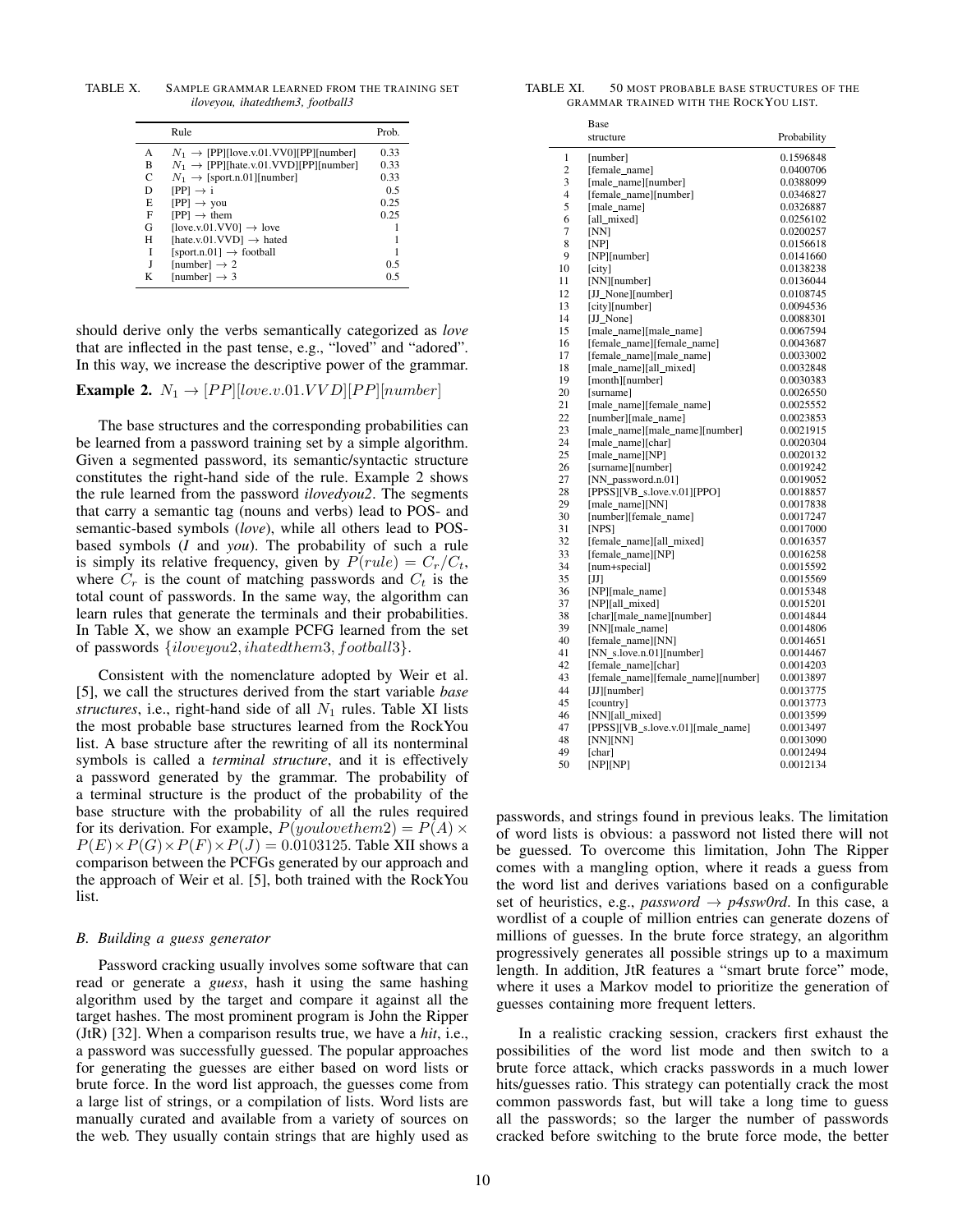<span id="page-10-0"></span>TABLE XII. COMPARISON BETWEEN GRAMMARS GENERATED BY THE SEMANTIC AND WEIR APPROACHES TRAINED WITH THE ROCKYOU LIST, AND A COMPARABLE BRUTE FORCE ATTACK. \* SEE SECTION [V-C](#page-12-0) FOR DESCRIPTION OF APPROXIMATION METHODS AND BRUTE FORCE COMPARISON.

|                                                                             |                     |               |                        |                                              |                              | MySpace attack                                                    |
|-----------------------------------------------------------------------------|---------------------|---------------|------------------------|----------------------------------------------|------------------------------|-------------------------------------------------------------------|
| Approach                                                                    | Base structures     | Non-terminals | Terminals              | Terminal Struct.                             | Guessed<br>passwords $(\% )$ | Approximate<br># of guesses $\star$                               |
| Semantic<br>Weir<br>Brute force (until same percentage guessed as Semantic) | 1.861.821<br>78.126 | 12.410<br>166 | 4,045,458<br>3.554.133 | $1.3 \times 10^{86}$<br>$1.8 \times 10^{73}$ | 91.76<br>60.83<br>91.76      | $4.8 \times 10^{11}$<br>$8.2 \times 10^9$<br>$3.2 \times 10^{43}$ |

(for the attacker). As previously mentioned, Weir et al. [\[5\]](#page-14-4) used PCFGs to learn mangling rules and generate guesses in optimal probability order. Their approach shows good results when the training set is very similar to the target. As we will see in Section [V,](#page-11-0) when the password creation policy of the target is different, affecting the choice of mangling rules, their method degenerates quickly. We hypothesize that using the same PCFG framework, but learning semantic patterns in addition to mangling rules, will be more accurate in generating realistic guesses.

Once we have the grammar trained, building a guess generator is just a matter of outputting the terminal structures in highest probability order. This said, the algorithm for this job is not exactly trivial. Fortunately, Weir et al. [\[5\]](#page-14-4) proposed Algorithm [4,](#page-10-1) which works well for this purpose. Our PCFG is able to generate an enormous number of guesses  $(1.3 \times 10^{86})$ when trained on RockYou. For the sake of comparison, the approach of Weir et al. [\[5\]](#page-14-4) (hereafter referred to as the *Weir approach*, for convenience) trained on the same RockYou list and using dic-0294 as the input dictionary can generate around  $1.8 \times 10^{73}$  guesses.

Algorithm 4 Generates guesses in highest probability order

<span id="page-10-1"></span>

|                 | 1: procedure GENERATEGUESSES(G)                                                                         |
|-----------------|---------------------------------------------------------------------------------------------------------|
| 2:              | $\triangleright$ Initialize priority queue with most probable derivation of each                        |
|                 | base structure                                                                                          |
| 3:              | queue $\leftarrow$ initialize priority queue                                                            |
| 4:              | for all G.base_structures do                                                                            |
| 5:              | guess $\leftarrow$ initialize guess                                                                     |
| 6:              | guess.terminals $\leftarrow$ most probable terminal values for the base                                 |
|                 | struct.                                                                                                 |
| 7:              | guess.pivot $\leftarrow$ 0                                                                              |
| 8:              | guess.p $\leftarrow$ calculate probability of the guess                                                 |
| 9:              | INSERT(queue, guess)                                                                                    |
| 10:             | end for                                                                                                 |
| 11:             |                                                                                                         |
| 12:             | $c \leftarrow POP(queue)$                                                                               |
| 13:             | while $c \neq \text{NULL}$ do<br>$\triangleright$ Generate password guesses                             |
| 14:             | OUTPUT(c)<br>$\triangleright$ Output current guess                                                      |
| 15:             | <b>for</b> $i \leftarrow$ c.pivot, LEN(c.terminals) <b>do</b> $\triangleright$ Derive lower probability |
|                 | guesses from the same base structure                                                                    |
| 16:             | $new \leftarrow$ initialize new guess                                                                   |
| 17:             | new.terminals $\leftarrow$ DECREMENT(c.terminals, G, i)<br>$\triangleright$ Replace                     |
|                 | c.terminals[i] by the next lower probability terminal at $i$                                            |
| 18:             | if new.terminals $\neq$ NULL then                                                                       |
| 19:             | $new.p \leftarrow calculate probability$                                                                |
| 20:             | new.pivot $\leftarrow i$                                                                                |
| $\frac{21}{22}$ | INSERT(queue, new)                                                                                      |
|                 | end if                                                                                                  |
| 23:             | end for                                                                                                 |
| 24:             | $c \leftarrow POP(queue)$                                                                               |
| 25:             | end while                                                                                               |
| 26:             |                                                                                                         |
|                 | 27: end procedure                                                                                       |

<span id="page-10-3"></span>*1) Custom Mangling:* The semantic guess generator only generates guesses containing lowercase word segments; gap segments, on the other hand, are learned (and derived) in the form they appear in the passwords. Case mangling of word

<span id="page-10-2"></span>TABLE XIII. CASE STATISTICS OF WORD SEGMENTS EXTRACTED FROM ROCKYOU PASSWORDS.

| Rule                                             | Count                                         | $\sigma_{\!c}$                |
|--------------------------------------------------|-----------------------------------------------|-------------------------------|
| lowercase<br>uppercase<br>capitalized<br>mangled | 39,516,827<br>1.658.417<br>718.318<br>106.284 | 94.09<br>3.95<br>1.71<br>0.25 |
| Total                                            | 41,999,846                                    |                               |

segments, however, is a desirable feature, since it is a common mangling pattern. Table [XIII](#page-10-2) shows the case statistics for the word segments we extracted from the RockYou passwords, where the mangled category corresponds to words that do not fall in any other category, e.g., *hOUse*. Even though lowercase guesses would not be a high limiting factor against RockYou, it would probably severely limit the guessing success of our generator against targets that enforce strong password creation policies. Thus, we developed a version of the guess generator that applies a small set of custom mangling rules to word segments. Gap segments always preserve their original case.

| Capital    | Capitalizes the first word segment, e.g.,          |
|------------|----------------------------------------------------|
|            | bearDOG123LoL $\rightarrow$ Beardog123LoL. This    |
|            | rule is only applied to guesses that be-           |
|            | gin with a word segment, i.e., words de-           |
|            | rived from all non-terminal symbols, except        |
|            | mixed_all, mixed_num_sc, number, special           |
|            | and <i>char</i> .                                  |
| Uppercase  | Uppercases all characters of word seg-             |
|            | ments, e.g., bearDOG123LoL $\rightarrow$ BEAR-     |
|            | DOG123LoL.                                         |
| Camel Case | Capitalizes all word segments, e.g., <i>bear</i> - |
|            | $DOG123LoL \rightarrow BearDog123LoL.$             |

It is worth highlighting the sophistication of the camel case rule, which is only possible with password segmentation, a feature not present in the state-of-the-art password crackers.

## *C. Comparison with previous approach*

Our approach can be seen as an evolution of the Weir approach. Before presenting the experiments that show to what extent the semantic approach outperfoms the state-of-the-art techniques, in this section we enumerate the points where our technique deviates from the Weir approach.

*1) Base Structures:* The Weir approach uses only a small set of non-terminal symbols:  $D_n$  (digits),  $S_n$  (special characters) and  $L_n$  (alphabetic strings), where n is the string length. As seen in Table [XII,](#page-10-0) our method trained on the RockYou list generates a much finer grained grammar, with 12,410 nonterminal symbols, in comparison with the 166 non-terminals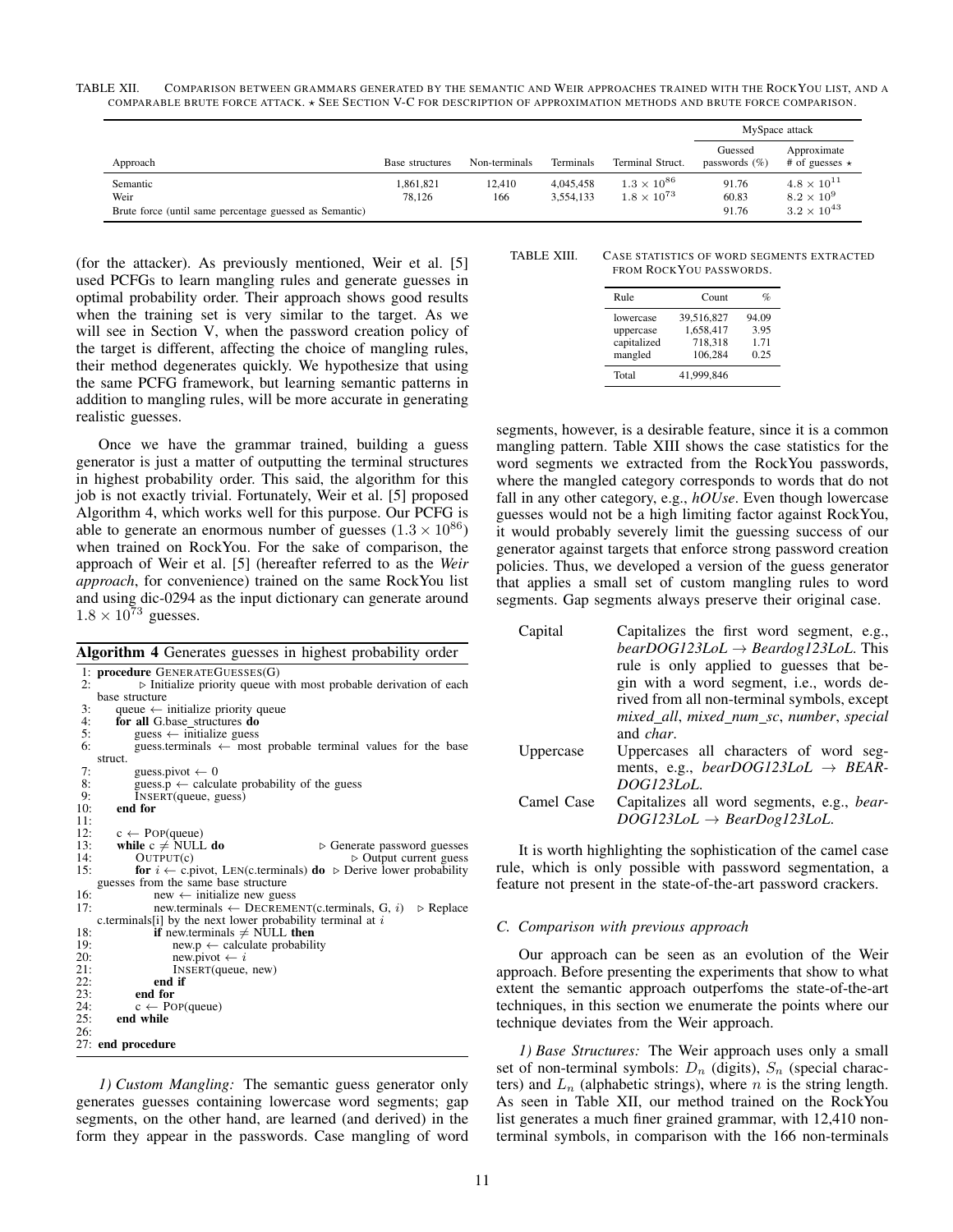generated by the Weir approach trained on the same list. This leads to more precise probability estimates.

*2) Terminals:* As opposed to our method, the Weir approach does not include rules to derive alphabetic strings, i.e., it does not "learn" them. Their method takes a dictionary as input and estimates the probability of a word  $w$  of length  $n$  as the relative frequency  $1/C_n$ , where  $C_n$  is the count of words of length n. Since the number of distinct short words is reduced (e.g.,  $argmax(C_1) = 26$ ), this strategy tends to favour guesses containing short alphabetic strings.

*3) Input:* The Weir guessing algorithm takes two parameters as input, a grammar and an input dictionary. In our method, the "input dictionary" (equivalent to Terminals in Table [XII\)](#page-10-0) is embedded in the grammar. While this provides the already mentioned advantages, it impacts on flexibility. If we want to use a different set of terminals (e.g., COCA unigrams or a foreign language corpus), rules need to be created linking them to the non-terminals (semantic and syntactic categories), which requires re-running the semantic classifier.

## V. EXPERIMENTS

<span id="page-11-0"></span>We use the community enhanced version (bleeding jumbo) of John The Ripper 1.8[\[33\]](#page-15-8). This software has a so-called *stdin* mode, where it receives guesses from a third-party program through the standard input. This mode allows us to pipe the guesses from the guess generators to JtR, which performs the hash comparisons. With a small script, JtR's output is parsed and the graphs are generated.

In the experiments, performed in a desktop computer with processor Intel Core i5 CPU 650  $\omega$  3.20GHz  $\times$  4 and 8GB RAM, we limit the number of guesses to 3 billion (due only to memory limitations) and, despite the fact that the target passwords might have known minimum length, we do not filter the guesses, in order to test the methods with no assumptions about the target.

The methods tested are:

- <span id="page-11-2"></span>1) Semantic approach without mangling rules (semantic no rules)
- <span id="page-11-3"></span>2) Semantic approach with custom mangling rules (semantic custom rules)
- <span id="page-11-4"></span>3) Semantic approach with default JtR's mangling rules (semantic jtr rules)
- <span id="page-11-5"></span>4) Weir approach (weir)
- <span id="page-11-6"></span>5) Wordlist with JtR's default rules, followed by incre-mental mode<sup>[2](#page-11-1)</sup> (john\_wordlist\_inc)

In method [1](#page-11-2) the strings are used as generated by our grammar (lowercased), while in method [2](#page-11-3) case mangling is applied as described in Section [IV-B1](#page-10-3) and in method [3](#page-11-4) JtR's default mangling rules are applied. Method [4](#page-11-5) uses the strings generated by the software that Weir made available on his personal website [\[34\]](#page-15-9), trained on the same RockYou dataset as the semantic approaches, and also the input dictionary used in their paper (dic-0294). In method [5,](#page-11-6) we use JtR's wordlist mode with the passwords.txt wordlist (2,151,220 unique values) available at Dazzlepod [\[35\]](#page-15-10). According to Dazzlepod,



<span id="page-11-7"></span>Fig. 2. Results of Experiment 1. The three variations of the semantic approach perform better than the competing approaches.

this list has a success rate of 40% using JtR's mangling rules against the Lulzsec collection of hashes (final release).

The primary criterion for the choice of the experimental scenarios is the relevance of the targets, i.e., we focus on large leaks from popular services that gathered major attention and concern of the media. We also consider possible sources of bias, namely, the type of resource being protected, the demographics of users, and the collection method [\[2\]](#page-14-1).

## *A. Experiment 1: Using RockYou Semantics to Guess LinkedIn*

In this scenario, the grammars are trained with RockYou, and the target is the LinkedIn list, which was exposed in June 2012. The LinkedIn list contains 5,787,239 unique passwords hashed with unsalted SHA-1, including hashes whose first 5 digits are zeroed; hence, the hash comparison is adapted by passing the parameter --format=raw-sha1-linkedin to JtR. Note that because the LinkedIn list only contains unique hashes, the reported cracking rates do not account for the effect of commonly used passwords. Among the passwords, there are some which are composed of only alphabetic lowercase characters, so we believe the password creation policy was either non-existent or fairly liberal. This leak is relatively free of bias, as the users are predominantly adults with some degree of education and the passwords were somehow stolen (as opposed to phishing). The type of resource being protected (social network profiles), however, is not of the highest risk to personal privacy.

The results show that the semantic approach in all 3 variations outperforms the competing methods (Figure [2\)](#page-11-7). The version with custom mangling rules surpasses the version without rules after the 500 millionth guess, probably due to the fact that the target contains passwords with a variety of case configurations. The semantic approach with JtR's default rules is the worst among the three semantic variations. A reasonable explanation for this is that most JtR's mangling rules change the guess structure in some way (e.g., reversing the characters, appending numbers, etc.), violating the highest probability order of the guesses. The Weir approach is in fact

<span id="page-11-1"></span><sup>&</sup>lt;sup>2</sup>Incremental mode in JtR corresponds to the brute force attack enhanced with Markov probabilities.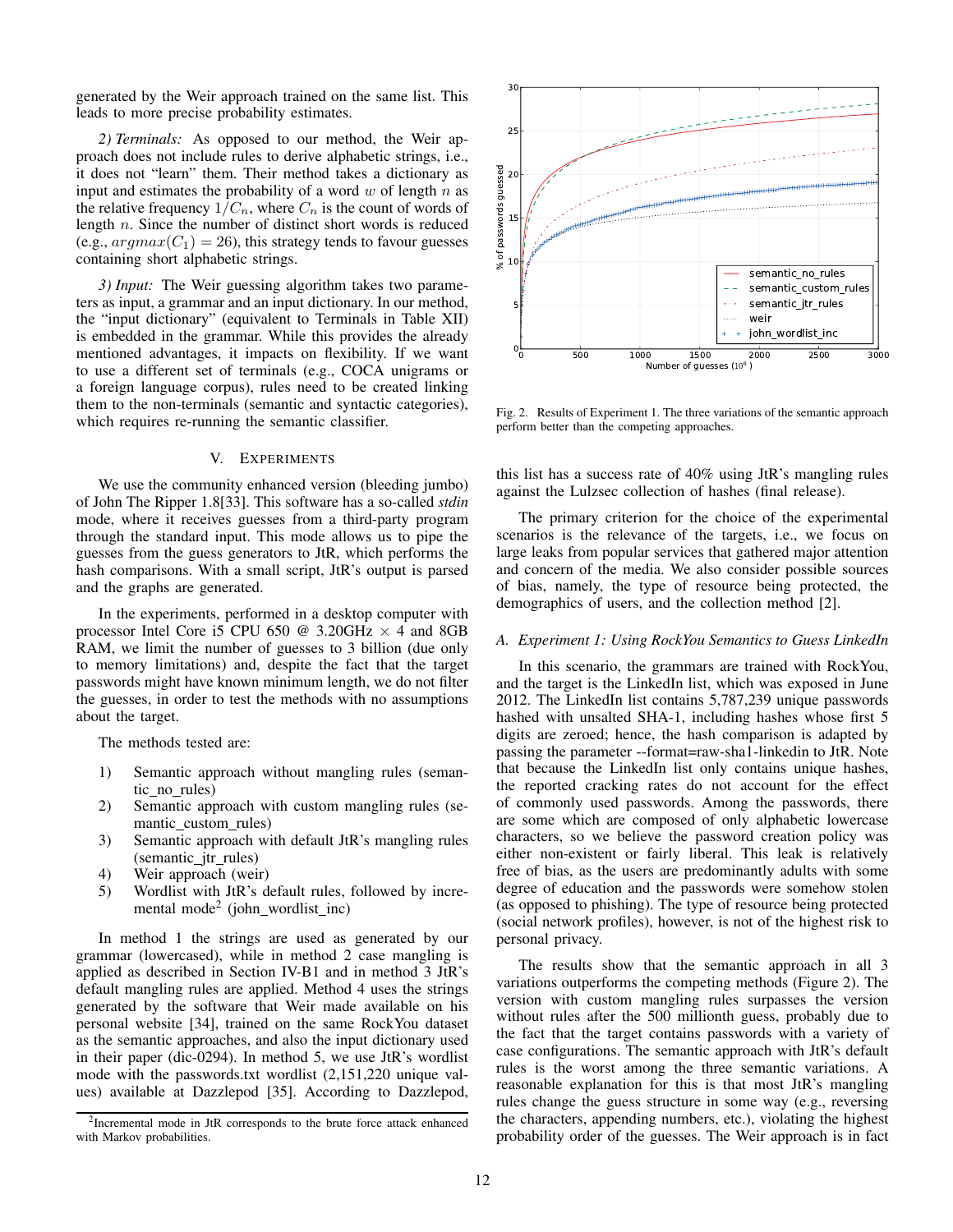

Fig. 3. Results of Experiment 2. The best semantic condition guesses approximately 18% more passwords than the Weir approach.

the worst, with our approach cracking approximately 67% more passwords than it. This is probably a consequence of it being trained on a list that is not very similar to the target (demographics, type of resource being protected and password creation rules are different). This highlights the robustness of our method: it performs well even when trained with a list that has different characteristics compared to the target.

## *B. Experiment 2: Using RockYou Semantics to Guess MySpace*

In this experiment, we target the MySpace list, one of the first large leaks, exposed in 2006 and collected through phishing. This list is much smaller than the LinkedIn list, containing 49,655 clear text passwords (41,543 unique). In order to keep the consistency with the other experiment, we encoded the passwords with JtR's *dummy* format—hexadecimal prefixed with "\$dummy\$"—and used the same experimental setup as Experiment 1.

Again, the semantic approach outperforms all the others; in particular, it cracks approximately 32% more passwords than the Weir approach. Because it was obtained through phishing, the MySpace list is arguably composed of weaker passwords. This can be noticed by the fact that the non-mangled version of our algorithm performs better than the version with custom mangling, probably because the proportion of passwords using uppercase characters is not high.

# <span id="page-12-0"></span>*C. Experiment 3: Final Guessing Success Rate against MySpace*

To evaluate the expressiveness of our model, it is necessary to know how many passwords it would eventually guess, i.e., the final guessing success rate. It is possible to compute this measure with a simple grammar recognizer, with the constraint that the passwords should be cleartext. If the grammar recognizes a string, it is guaranteed that the string will be generated, given enough time. To compare the semantic and Weir approaches, we built recognizers for both grammars trained with RockYou and ran them over the MySpace passwords (cleartext). The results, presented in Table



<span id="page-12-1"></span>Fig. 4. Nonlinear regression model of the guess probabilities of the semantic approach.

[XII](#page-10-0) prove the expressiveness of our model and its superiority in comparison with the Weir approach, which eventually guesses around 30% less MySpace passwords.

Given that our grammar can recognize 91.76% passwords, it is important to know how long it would take to achieve this success rate; however, it is known that our approach (as well as the Weir approach) can generate a very large number of guesses. Finding the final guessing success rate empirically is, thus, not viable in a reasonable amount of time without powerful computing resources. For example, using guessnumber calculators, Kelley et al. [\[11\]](#page-14-10) takes days to compute guess numbers for the Weir approach using 64-node distributed computing clusters. We can obtain an estimate of this measure by fitting a nonlinear regression model to a relatively small sample of the guess probabilities. Figure [4](#page-12-1) shows a sample of the first 600 million guesses, reduced to every 10 millionth guess. The blue curve represents an exponential decay model (Equation [8\)](#page-12-2) with the  $\beta$  parameters fitted to the data using the Gauss-Newton method. With the inverse function  $q(y)$  we can estimate the guess index  $x$  corresponding to a certain probability. As output by our grammar recognizer, the least probable password in the MySpace list is *s6a6t6a6n6i6c*, with  $p = 2.8 \times 10^{-27}$ . This probability is the ultimate lower bound of the semantic cracking session and can be used as a parameter to  $q(y)$ . This gives us the approximate number of guesses for the semantic grammar in Table [XII.](#page-10-0) Likewise, we can determine the approximate number of guesses of a cracking session using the Weir grammar. Table [XII](#page-10-0) portrays a comparison between the number of guesses of the semantic and Weir approaches, as well as of a brute force attack that would guess 91.76% passwords as a baseline. The brute force attack is simulated by calculating the number of possible guesses needed to cover the search space defined by all strings with length up to 19 characters, which is the longest string guessed by the semantic approach. In this way, we estimate how many guesses are necessary for the brute force attack to achieve the same success rate of the semantic approach.

<span id="page-12-2"></span>
$$
f(x, (\beta_1, \beta_2, \beta_3)) = \frac{\exp(-\beta_1)}{\beta_2 + \beta_3 x}
$$
 (8)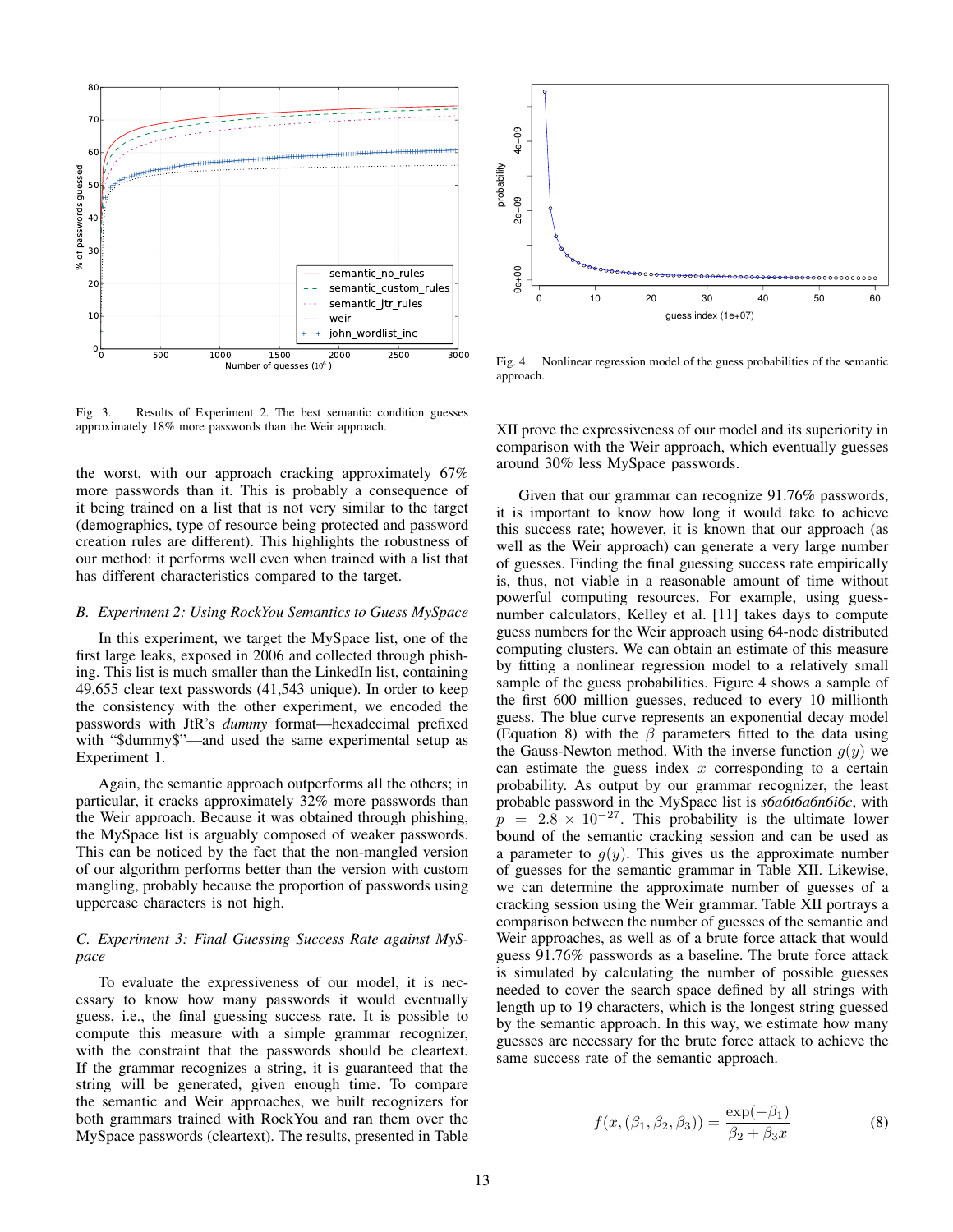## *D. Performance Limitations*

In comparison with JtR's modes and the Weir approach, our approach is inferior in terms of time (guesses/second) and memory consumption. In fact, we use the same algorithm as the Weir approach to generate guesses, but our grammar contains many more base structures (see Table [XII\)](#page-10-0).

Further study is needed to detect whether the performance bottleneck is in the complexity of the algorithm or the problem can be solved by optimizing the implementation. Despite that, as presented in the previous section, the semantic approach can be more *efficient* than the other approaches, as measured using an *implementation- and platform-agnostic metric*, namely, success rate (hits/guesses). Notably, the inferior performance can be neglected in cracking sessions against slow hashes, where the hashing time is the bottleneck, turning the cost of hash comparisons much higher.

As a workaround to the high memory consumption of our implementation, we introduced a probability threshold to limit the number of guesses added to the priority queue. We use the regression model outlined in the previous section to estimate the lower probability bound of a larger cracking session. This estimate can be used as the probability threshold value, allowing guesses that would not be output to be discarded, freeing memory. This workaround is used in our experiments, where we predict the probability of the 3-billionth guess and use it as a threshold for the guess generation. In this way, the same amount of memory previously enough to perform only 600 million guesses becomes sufficient to generate around 3 billion. We verified that the probability of this 3-billionth guess was very close to that predicted by the regression model.

Another issue that might be hindering the performance and efficiency of our approach is that our grammar generates duplicates guesses. This occurs because passwords are ambiguous, being possibly generated by different base structures. For example, the password *onego*, can be generated by base structures producing  $(on, ego)$  or  $(one, go)$ . Further study is needed to measure the impact of this issue but, as the experimental results clearly report, it is not compromising significantly the efficiency.

# VI. CONCLUSIONS

<span id="page-13-0"></span>In this paper we have contributed the first framework for the analysis of semantics in passwords. The semantic patterns discovered provide insight into the passwords that people tend to choose. For example, we have found that many passwords contain concepts relating to love, sexual terms, profanity, animals, food, and money. When the term "love" is used, it is most often in the context of "i love  $X$ ", where  $X$  is most often an objective personal pronoun (e.g., you, me, him, her) or a male name. Names, dates, and places were also popular.

We have also presented approaches for guessing passwords more efficiently than existing approaches. We extended the state-of-the-art model of structural password patterns and created a grammar that encapsulates the semantic and syntactic patterns of passwords. With a set of experiments, we demonstrate the impact of semantic patterns on the security provided by passwords and evaluated the expressiveness of our model against the state-of-the-art approach.

We found that our semantic approach can guess over 67% more passwords from the LinkedIn leak than the approach of Weir et al. [\[5\]](#page-14-4) within 3 billion attempts. We also found that our semantic approach can correctly guess, given an unlimited number of attempts, approximately 50% more passwords from the MySpace leak than the approach of Weir et al. [\[5\]](#page-14-4), and 32% more within a 3 billion guesses constraint. These experimental results provide evidence that our model captures password creation patterns better than any previous model, and suggest that semantic patterns can reduce the security of passwords in the absence of proactive password checking.

While there are some ethical concerns regarding the use of stolen passwords, we used lists that are publicly available, implying that our use of the passwords does not increase signficantly the risk that the users are exposed to, especially when considering that we do not make use of login or personal information of the users. Moreover, as criminal groups may be using this data for malicious purposes, ignoring their existence can leave the security community unaware of the kinds of attacks that are possible.

Our research into the semantic patterns in passwords has raised several opportunities for future research. We discuss these under three thematic directions: improvements to the semantic approach, proactive password checking, and anthropological analysis.

*Semantic Based Guessing.* We are currently not exploring the full potential of semantic generalization. By generalizing concepts, we could generate guesses containing words not seen in the training data. For example, if "coffee" in "lovecoffee" is generalized as "drink", the guesser could output "lovejuice" even though "juice" has never been seen in the training sample. However, as the vocabulary of our grammar is learned from the training data, we do not generate guesses containing new words. We plan to augment our semantic approach by adding words from the WordNet-derived semantic categories which were unseen in training data. A challenge in this scenario is estimating the probabilities of the unseen words. One approach would be to assign discounted probabilities to unseen words based on their distribution in a natural language corpus such as COCA. While this would make for a more complete approach, we do not expect significant improvement, as the vocabulary learned from the RockYou dataset already includes the most probable words. If we plug in the COCA corpus, approximately 200,000 words would be added to the vocabulary, but these words only represent 4% of the COCA frequency space (meaning they are unlikely to appear in general English).

*Proactive Password Checking.* We suggest that the semantic grammar we built could be used for proactive password checking [\[10\]](#page-14-9). A proactive password checker could use the PCFG to determine a password's probability, and if highly probable, it could warn the user or reject the password. Our grammar could also be used for password strength meters and suggesting password modifications as has been proposed with structural grammars [\[36\]](#page-15-11). A challenge in incorporating these technologies is determining what the resulting effect is on usability and whether new password patterns emerge. User studies are required to determine the feasibility of such proactive approaches in practice.

*Anthropological analysis.* Passwords are an interesting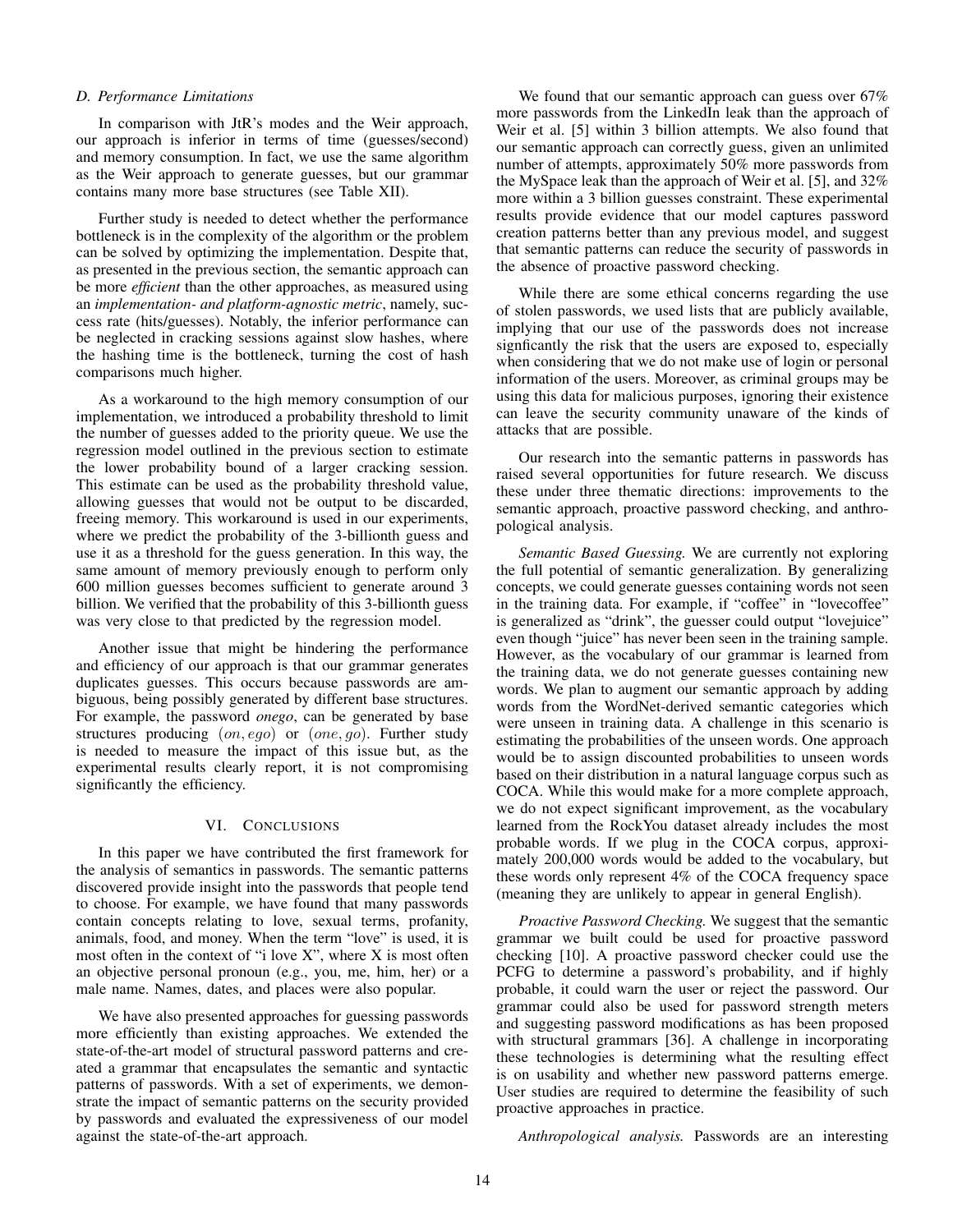source for cultural studies [\[37,](#page-15-12) [38\]](#page-15-13). Their secret nature is a kind of guarantee for people that whatever they write in a password will remain private. The fact that passwords are typed several times a day [\[39\]](#page-15-14) reminds people that any thoughts expressed through them will be brought up often. In systems where changing passwords periodically is mandatory, the passwords are constantly acquiring new contents, which might well be influenced by cultural trends. When tagged semantically, a list of passwords can be seen as a repository of thoughts with varying sentiments. Given that passwords contain people's names, company names, feelings, actions, etc., answers to questions such as "Is feeling A more frequent than B?" or "Which political view is more predominant?" can potentially feed much discussion and hypothesis. Therefore, we envision that the semantic patterns of passwords would make a rich source for anthropological investigation.

### ACKNOWLEDGMENTS

This research was supported by the Natural Sciences and Engineering Research Council of Canada (NSERC) and GRAND NCE. We are grateful to Jeffrey Hickson for his assistance and to the Italian Cultural Centre of Durham for supporting the first author with a scholarship.

## **REFERENCES**

- <span id="page-14-0"></span>[1] J. Bonneau, C. Herley, P. C. v. Oorschot, and F. Stajano, "The quest to replace passwords: A framework for comparative evaluation of web authentication schemes," in *Proc. of the IEEE Symp. on Security and Privacy*, ser. SP '12. IEEE Computer Society, 2012, pp. 553–567.
- <span id="page-14-1"></span>[2] M. Jakobsson and M. Dhiman, "The benefits of understanding passwords," in *Mobile Authentication*, ser. SpringerBriefs in Computer Science. Springer New York, 2013, pp. 5–24.
- <span id="page-14-2"></span>[3] A. Narayanan and V. Shmatikov, "Fast dictionary attacks on passwords using time-space tradeoff," in *Proc. of the 12th ACM Conf. on Computer and Communications Security*, ser. CCS '05. ACM, 2005, pp. 364–372.
- <span id="page-14-3"></span>[4] C. Castelluccia, D. Perito, and D. Markus, "Adaptive password-strength meters from markov models," in *19th Annual Network & Distributed System Security Symp. (NDSS)*. ISOC, Feb 2012.
- <span id="page-14-4"></span>[5] M. Weir, S. Aggarwal, B. D. Medeiros, and B. Glodek, "Password cracking using probabilistic context-free grammars," in *Proc. of the IEEE Symp. on Security and Privacy*, 2009, pp. 391–405.
- <span id="page-14-5"></span>[6] H.-C. Chou, H.-C. Lee, H.-J. Yu, F.-P. Lai, K.-H. Huang, and C.-W. Hsueh, "Password cracking based on learned patterns from disclosed passwords," *Int. Journal of Innovative Computing, Information and Control*, vol. 9, no. 2, Feb. 2013.
- <span id="page-14-6"></span>[7] R. Shay, S. Komanduri, P. G. Kelley, P. G. Leon, M. L. Mazurek, L. Bauer, N. Christin, and L. F. Cranor, "Encountering stronger password requirements: user attitudes and behaviors," in *Proc. of the Sixth Symp. on Usable Privacy and Security*, ser. SOUPS '10. ACM, 2010, pp. 2:1–2:20.
- <span id="page-14-7"></span>[8] B. L. Riddle, M. S. Miron, and J. A. Semo, "Passwords in use in a university timesharing environment," *Computers & Security*, vol. 8, no. 7, pp. 569–579, 1989.
- <span id="page-14-8"></span>[9] A. S. Brown, E. Bracken, S. Zoccoli, and K. Douglas, "Generating and remembering passwords," *Applied Cognitive Psychology*, vol. 18, no. 6, pp. 641–651, 2004.
- <span id="page-14-9"></span>[10] M. Bishop and D. V. Klein, "Improving system security via proactive password checking," *Computers & Security* , vol. 14, no. 3, pp. 233 – 249, 1995.
- <span id="page-14-10"></span>[11] P. Kelley, S. Komanduri, M. Mazurek, R. Shay, T. Vidas, L. Bauer, N. Christin, L. Cranor, and J. Lopez, "Guess again (and again and again): Measuring password strength by simulating password-cracking algorithms," in *Proc. of the IEEE Symp. on Security and Privacy*, 2012, pp. 523–537.
- <span id="page-14-11"></span>[12] A. Rao, B. Jha, and G. Kini, "Effect of grammar on security of long passwords," in *Proc. of the 3rd ACM Conf. on Data and Application Security and Privacy*, ser. CODASPY '13. New York, NY, USA: ACM, 2013, pp. 317–324.
- <span id="page-14-12"></span>[13] M. Weir, S. Aggarwal, M. Collins, and H. Stern, "Testing metrics for password creation policies by attacking large sets of revealed passwords," in *Proc. of the 17th ACM Conf. on Computer and Communications Security*, ser. CCS '10. ACM, 2010, pp. 162–175.
- <span id="page-14-13"></span>[14] J. Bonneau, "The science of guessing: Analyzing an anonymized corpus of 70 million passwords," in *Proc. of the IEEE Symp. on Security and Privacy*, 2012, pp. 538–552.
- <span id="page-14-14"></span>[15] B. Ur, S. Komanduri, R. Shay, S. Matsumoto, L. Bauer, N. Christin, L. F. Cranor, P. G. Kelley, M. L. Mazurek, and T. Vidas, "Poster: The Art of Password Creation," in *Proc. of the IEEE Symp. on Security and Privacy*, May 2013.
- <span id="page-14-15"></span>[16] J. Bonneau and E. Shutova, "Linguistic properties of multi-word passphrases," in *Proc. of the 16th Int. Conf. on Financial Cryptography and Data Security*, ser. FC'12. Springer-Verlag, 2012, pp. 1–12.
- <span id="page-14-16"></span>[17] K. Wang, C. Thrasher, and B.-J. P. Hsu, "Web scale NLP: A case study on URL word breaking," in *Proc. of the 20th Int. Conf. on World Wide Web*, ser. WWW '11. ACM, 2011, pp. 357–366.
- <span id="page-14-17"></span>[18] C.-H. Chi, C. Ding, and A. Lim, "Word segmentation and recognition for web document framework," in *Proc. of the Eighth Int. Conf. on Information and Knowledge Management*, ser. CIKM '99. ACM, 1999, pp. 458–465.
- <span id="page-14-18"></span>[19] S. Khaitan, A. Das, S. Gain, and A. Sampath, "Datadriven compound splitting method for english compounds in domain names," in *Proc. of the 18th ACM Conf. on Information and Knowledge Management*, ser. CIKM '09. ACM, 2009, pp. 207–214.
- <span id="page-14-19"></span>[20] M. Davies, "The Corpus of Contemporary American English: 450 million words, 1990-present," 2008- , Accessed June, 2012. [Online]. Available: [http:](http://corpus.byu.edu/coca/) [//corpus.byu.edu/coca/](http://corpus.byu.edu/coca/)
- <span id="page-14-20"></span>[21] SSA, "Popular Baby Names. U.S. Social Security Administration," Accessed March, 2013. [Online]. Available:<http://www.ssa.gov/oact/babynames/limits.html>
- <span id="page-14-21"></span>[22] GeoNames, "GeoNames Data," accessed October, 2012. [Online]. Available: [http://download.geonames.](http://download.geonames.org/export/dump/) [org/export/dump/](http://download.geonames.org/export/dump/)
- <span id="page-14-22"></span>[23] Outpost9, "Wordlists," accessed November, 2011. [Online]. Available:<http://www.outpost9.com/>
- <span id="page-14-23"></span>[24] S. Bird, "NLTK: The Natural Language Toolkit," in *Proc. of the COLING/ACL on Interactive presentation sessions*.